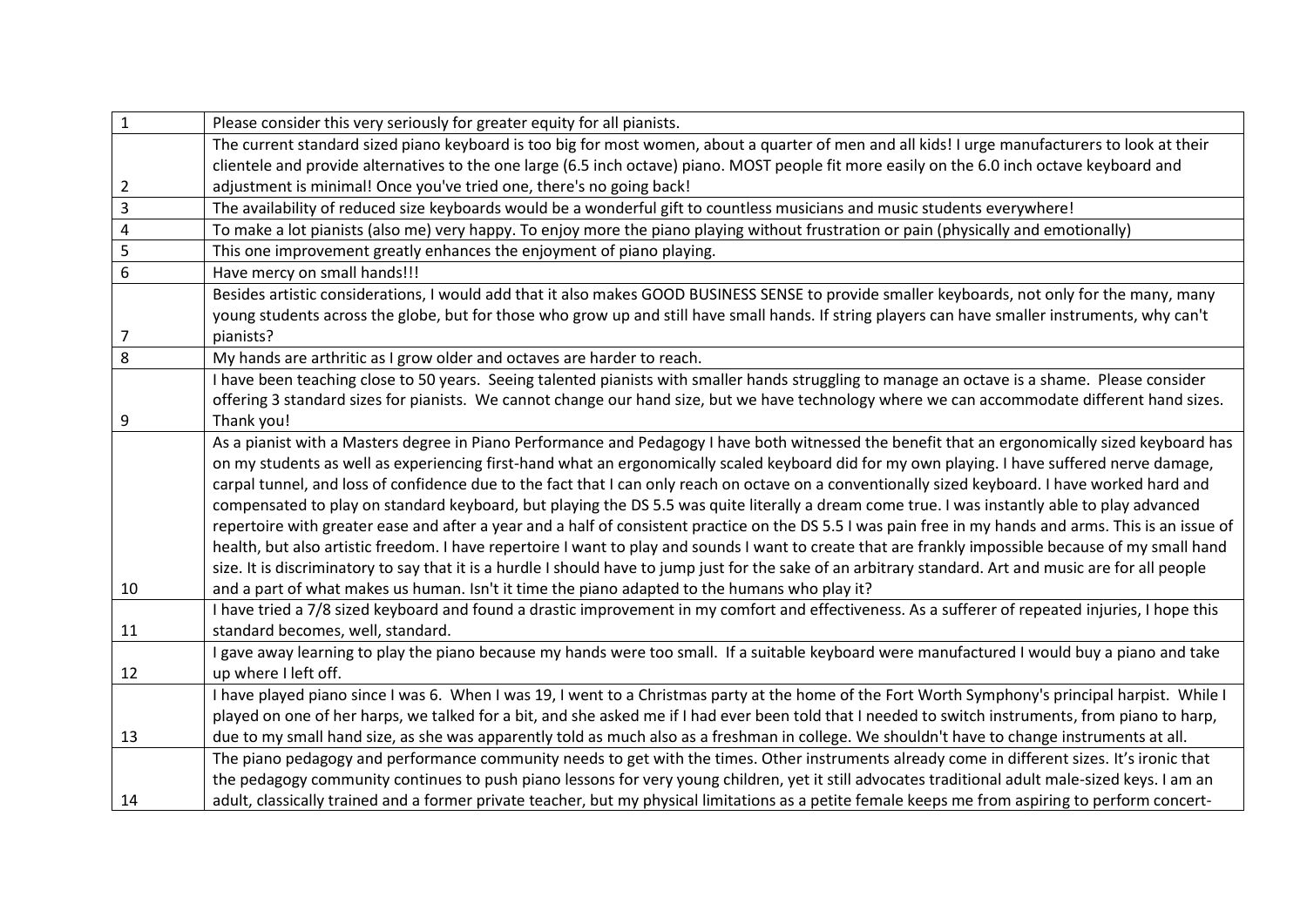|                 | level pieces. Remember that musicians come in all shapes and sizes. To make piano playing and piano lessons more appealing to the masses, the             |
|-----------------|-----------------------------------------------------------------------------------------------------------------------------------------------------------|
|                 | establishment and the manufacturers need to be more accommodating.                                                                                        |
|                 | I've suffered all my life from trying to stretch chords and play octaves and arpeggios at speed, all this getting in the way of the sheer enjoyment of    |
| 15              | playing and often undermining my confidence in performance. Now I've had to give up playing in concerts as I have arm problems. Do it!!!                  |
| 16              | It's absurd that we can have 1/2, 3/4 sized violins, guitars, etc, but not piano keys that fit smaller sized hands! It's time to make smaller sized keys! |
| $\overline{17}$ | I can't wait to play the Piano that fits my hand!!!                                                                                                       |
| 18              | So overdue                                                                                                                                                |
|                 | As a piano teacher focusing on technique, this is something I would really like to see happen in my lifetime. I personally believe that ESPKs is an       |
|                 | idea that is well past due. We really need good digitals with a decent touch, and I believe there will definitely be a market for it. I dream of          |
| 19              | someday being able to incorporate ESPKs into my own teaching.                                                                                             |
|                 | I am a 21 year old female pianist about to start my masters degree, I am a small person with incredibly small hands, but I love the larger repertoire     |
|                 | and have never limited myself to what I play. Due to this I get awful tension headaches preventing me from even leaving bed, I have had tendinitis        |
|                 | and suffered through long practice hours. I am sick of being told my sound is harsh simply because I am at full extension, I feel I have to work          |
|                 | double what other do just to get through larger passages. I am a student and cannot afford the price of these reduced sized keyboards, the only           |
|                 | way to make these available to students and young musicians still growing is to make it more commonplace in the musical world. I am sick of               |
|                 | feeling like I was not mean to play piano just because my hands are small, the size of my body should not dictate my role in the music world when         |
|                 | it can so easily be fixed. This is the modern world a world where woman are taking just as much of a stance in the music industry as men and we           |
| 20              | deserve a fighting chance by equating the playing field and playing instrument amends suited to our size!                                                 |
| 21              | Excellent chance to enable talent to be developed.                                                                                                        |
|                 | I am a female piano teacher and accompanist with very small hands. There are so many pieces that are impossible for me to play, not because I             |
|                 | lack the technical capability - I don't! - but because of the size of my hands relative to the keys. Please consider this seriously; it makes many valid  |
| 22              | points, particularly when it comes to the smaller hands of women and Asian people.                                                                        |
| 23              | Please give more pianists the opportunity to achieve their potential with the option of an instrument that fits their hands better.                       |
|                 | I was an adult learner. My piano teacher said I was very talented and fast learner for an adult. However I found the strain of trying to play the         |
|                 | romantics very frustrating and painful. I eventually gave up my piano lesson because I could hardly reach and octave let alone 9th and 10th. My           |
| 24              | hands would be really sore after practice. Please make smaller keyboards for smaller hands.                                                               |
|                 | As a guitarist and aspiring luthier with small hands and stiff joints, I understand where pianists facing similar problems are coming from. The           |
|                 | difference between guitarists and pianists, however, is that guitarists already have a solution readily available. If some company does not begin to      |
| 25              | satisfy pianists' needs then I will.                                                                                                                      |
|                 | I work with many pianists with injuries. Many of these have small hands and would not have suffered injury if they had had a smaller sized                |
| 26              | keyboard. I would also appreciate using one myself if I had the opportunity.                                                                              |
|                 | When Kawai Australia can do it, why Kawai Europe, Bechstein, Blumthner, Schimmel etc., wouldn't? Dear manufacturers, you should see it as an              |
| 27              | opportunity to expand your market shares! The smartest of you all would actually exploit this opportunity!                                                |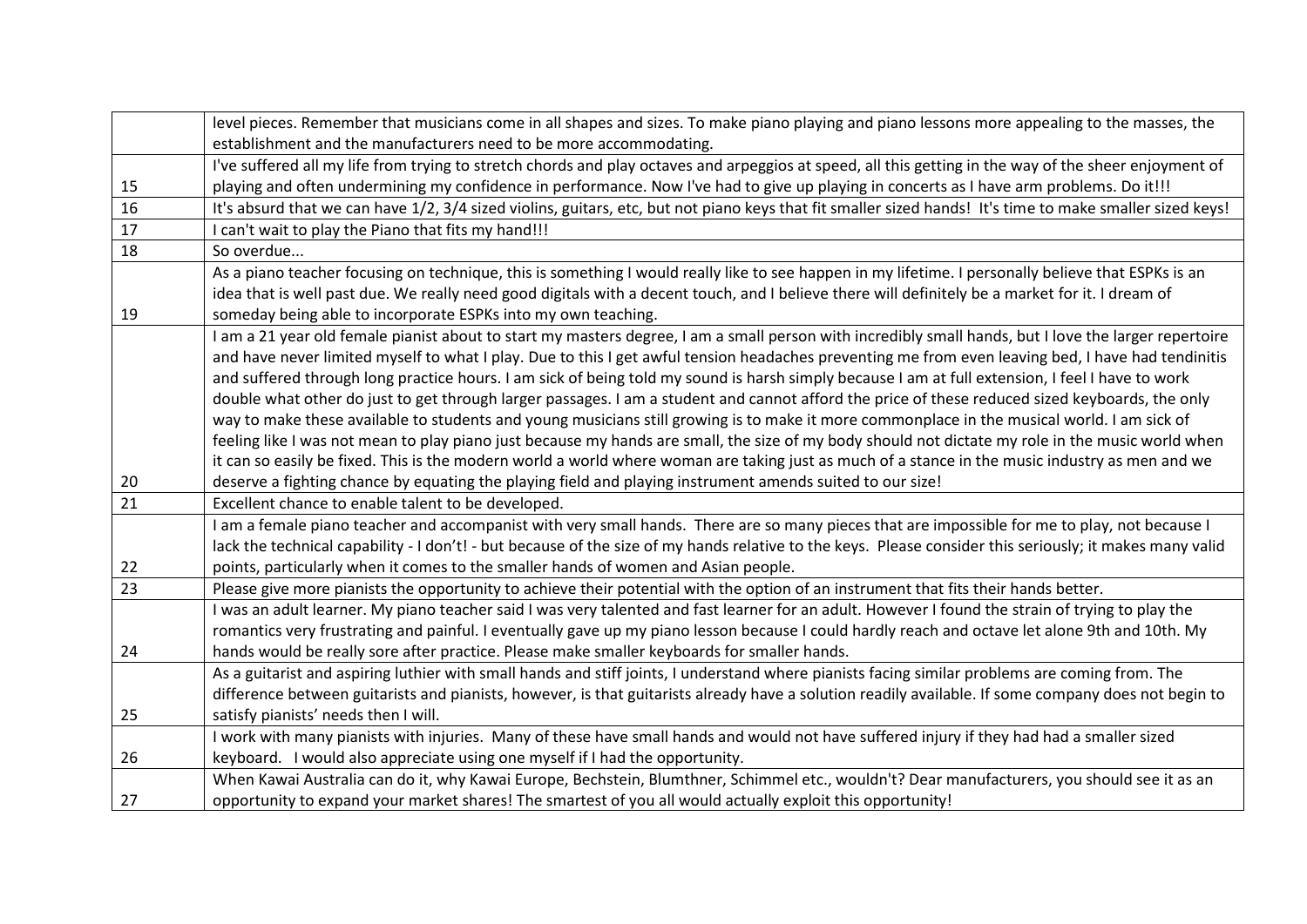| 28 | Piano keyboards are designed for the largest male hands, which most of us don't have.                                                                     |
|----|-----------------------------------------------------------------------------------------------------------------------------------------------------------|
|    | I have small hands and can't play much by Chopin, Schumann, Beethoven, Rachmaninov, to name a few. What a dream - if I could afford one of                |
| 29 | these keyboards once they become more commonly available, I would be able to play things I currently just can't!                                          |
|    | Musicians with small hands are forced to injure themselves because their hands are smaller than what typical piano keyboards, are designed for.           |
|    | The best musicians start their studies as small children, thus forming a life long struggle with chronic injuries. Many musicians with small hands are    |
|    | women. Can you imagine how much talent has been left un-developed? Have you considered that even athletes have better representation for                  |
|    | the physical toll their careers take on their bodies? Simple adjustments such as proper ergonomics for musicians will open opportunities for              |
|    | creative people to pursue their craft without risking chronic injury.                                                                                     |
|    | Let's embrace advancement in music technology for the safety of our artists. Protect our musicians. Music is for the world to be a better place. Our      |
| 30 | musicians shouldn't have to pay so high a price for such a valuable gift that they share with us.                                                         |
|    | Even though piano is my second instrument I my choice of repertoire is really limited from the Level 8 and up because I can only reach an octave in       |
|    | my right hand and a ninth in my left plus I have had serious problems with some of the technical requirements since Level 7 RCM because they are          |
|    | extremely painful or impossible and alternative means of playing them do not work for me. Plus RCM long ago eliminated small hands exemption              |
| 31 | so this would be a useful option for me since the small hands exemption probably isn't coming back.                                                       |
|    | I have 2 intermediate-advanced students who struggle to play octaves. Both are talented and hardworking, and would benefit enormously from a              |
| 32 | narrower keyboard. Virtually all of my junior students struggle with standard keyboards. I myself struggle to play octaves without pain.                  |
| 33 | A worthy cause  I feel it will only enhance the dynamics of music.                                                                                        |
|    | We want you to know that many small-handed people around the world, including us, cry for piano keyboards that fit his/her hands, and we seek a           |
| 34 | sincere response from you!                                                                                                                                |
|    | For my kids and myself and our hands. We would love an option to the standard sized piano keyboard my husband can play so easily. Perhaps then            |
| 35 | I might actually be able to play the 10th in the Chopin Prelude I love so much.                                                                           |
|    | As a clinician and researcher who cares for and studies pianists, I find the request in this petition to be particularly timely. Piano playing is a very  |
|    | high intensity physical activity, especially for the upper extremities. In fact, I am currently performing a research study on hand size, playing-related |
| 36 | pain, and muscle activation. Greater availability of smaller keyboards is, in my view, critically essential.                                              |
|    | I am an athletic trainer who has worked with musicians. I have seen lots of chronic, overuse hand and finger injuries in pianists, most of them           |
| 37 | female. Their fingers and hands are smaller and are way overworked when playing. A smaller size would decrease the number of overuse injuries.            |
|    | I am a professional young pianist. After suffering injuries, various keyboard sizes would enable me to continue to live my passion, love and dream.       |
| 38 | Thank you.                                                                                                                                                |
|    | I am Professor in German literature and play the piano as an amateur. As a student I accompanied the lessons of Lenigrad Ballet-troupe. I myself          |
|    | have a piano with 14/15 Keys. But it is still too wide for my fingers. I miss a piano which allows me to play pieces with ease. Please understand our     |
| 39 | situation and recognize latent demands!                                                                                                                   |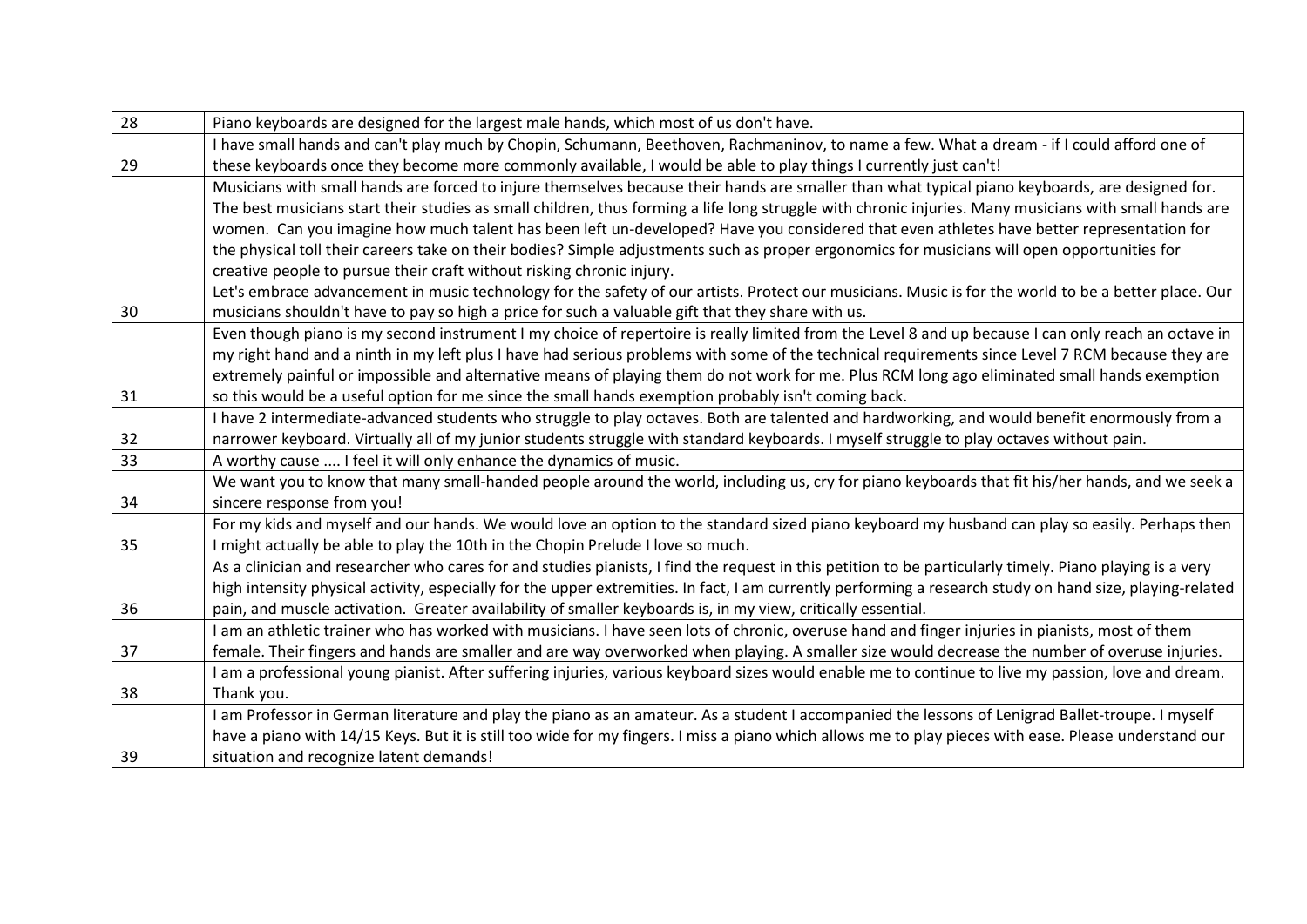|    | I had a DS5.5 keyboard installed on my Yamaha grand piano one year ago and have discovered for myself the incredible joy of playing on a                   |
|----|------------------------------------------------------------------------------------------------------------------------------------------------------------|
|    | keyboard that suits my hands. How wonderful it would be if piano manufacturers made pianos, both digital and acoustic, available with alternate            |
| 40 | sized keyboards so that my students could be practicing on such instruments at home.                                                                       |
| 41 | I do hope that piano manufacturers bear in mind that we do not have six hands.                                                                             |
|    | I am a tall women but with small hands, the size of a child's. I have played the piano 23 years and am frustrated about my limit to play certain           |
| 42 | pieces. I have to attend physio from the damage caused by the over stretching all the time on the piano.                                                   |
| 43 | Dear friends, I think it's a good idea once Roland, Yamaha, Steinway, Bechstein aren't aware of this issue. Best Regards.                                  |
|    | I have suffered from carpal tunnel syndrome for years, and it is probably caused, and definitely aggravated, by the fact that the standard keyboard        |
|    | is too wide for my hands. There are piano pieces, such as Beethoven s Piano Sonata 29, that I would very much like to play but simply cannot               |
| 44 | because of the mismatch between the standard keyboard size and my hand span.                                                                               |
|    | It's acoustic and I'm carrying on the spread activity of a fractional keyboard piano of an electronic piano for many years by the personal level. Mr.      |
|    | Yoshinao Nakada, the composer was carrying on these activity all the while in Japan in the past. But, A hand is small, and I have checked                  |
| 45 | much voice which can't play the piano so that I may think. I also think it'll be gap industry, could you think by all means!                               |
|    | I can't play most of the advance music because my hands are too small and it's too painful to play one full octave at the same time with multiple          |
| 46 | fingers.                                                                                                                                                   |
| 47 | Our research shows that female pianists have twice the injury rate that male pianists have.                                                                |
| 48 | Narrow keys will make it more enjoyable for me to play.                                                                                                    |
|    | Its pure logic to design keyboards and pianos to make the keys smaller in orderlto facilitate the playing by the majority of pianists and avoid            |
| 49 | injuries.                                                                                                                                                  |
|    | It makes complete sense to me that an instrument should fit beneath the players hands. Most of the other instruments available for musicians are           |
|    | available in various sizes enabling choice of instrument to fit the size of the musicians' body and hands. Why not the piano. In this day and age          |
| 50 | when technology has the ability to allow choice of different sized piano keys to accommodate the size of different hand sizes.                             |
|    | After starting with the piano, I chose the violin because of my tiny hands. I still struggle with playing the piano because of my hand span that does      |
| 51 | not reach an octave. My students also struggle. Please give us more options!                                                                               |
|    |                                                                                                                                                            |
|    | 7/8 size violins have long been available, if not quite as easy to find as full sizes, for professional violinists who need a slightly smaller instrument. |
|    | Surely there is also a market for smaller sizes of keyboards with slightly narrower keys for pianists and other keyboard players at both amateur and       |
| 52 | professional levels.                                                                                                                                       |
| 53 | One size does not fit all. Vive la difference!                                                                                                             |
| 54 | Making smaller sizes available is the most sensible way to avoid injury, which has always been a serious problem for pianists with smaller hands.          |
| 55 | This is brilliant!                                                                                                                                         |
|    | It is time for the piano keyboard size to fit the pianists, instead of the other way around. The world can enjoy more musicians, who were trapped          |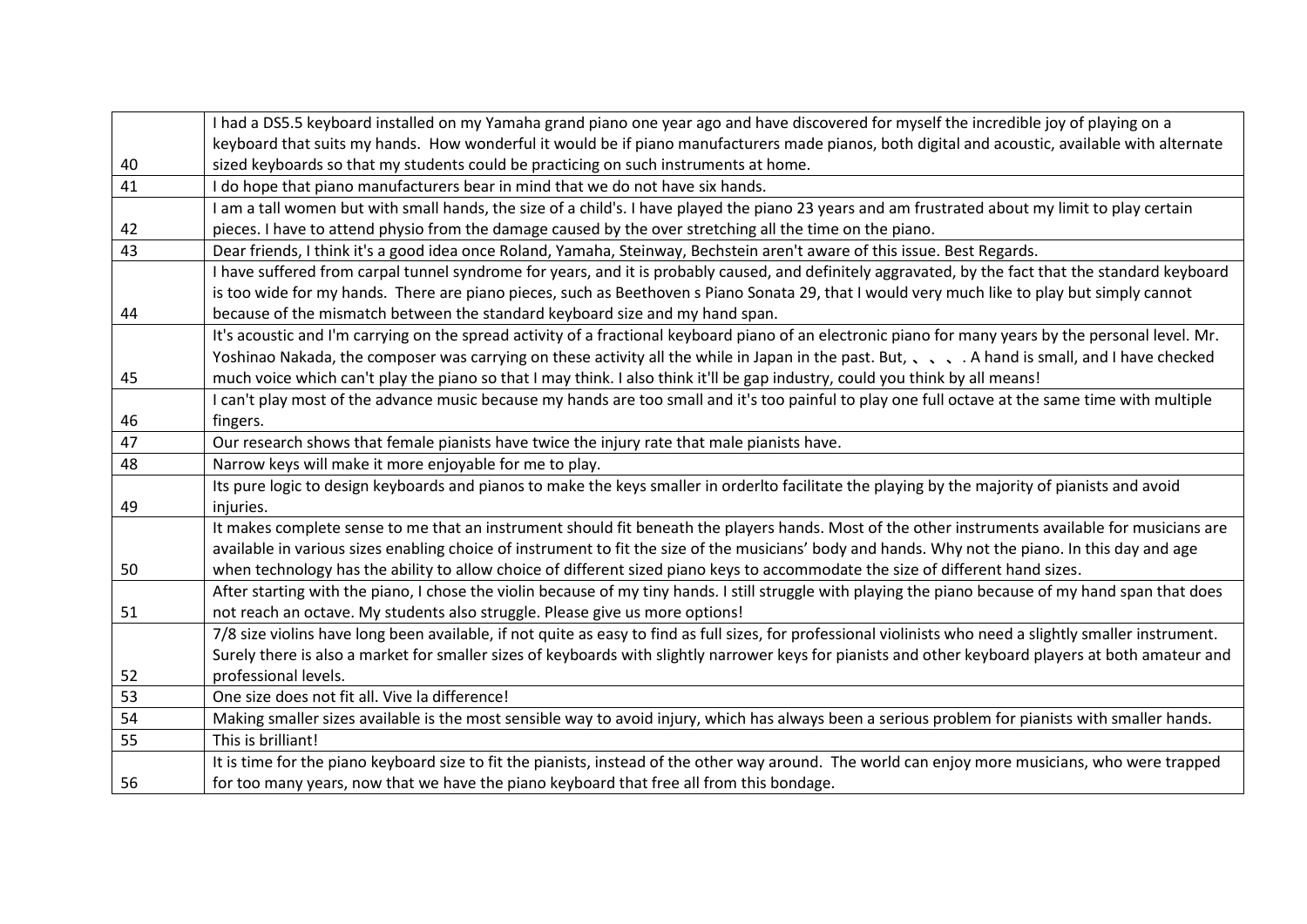|    | We don't make every viola player suffer a 16.5 inch instrument just because it's nice large sizeso why do we insist that pianists do so? Time to            |
|----|-------------------------------------------------------------------------------------------------------------------------------------------------------------|
| 57 | take advantage of the technological advances that have been made to make the instrument more accessible and reduce injuries!                                |
|    | Having played on different-sized keyboards owned by Ms Erica Booker, I am completely convinced that pianists should have different keyboards to             |
| 58 | choose from depending on their handspan. I would personally greatly benefit from a smaller-sized keyboard as my handspan is 8.2 inches.                     |
|    | It is high time that the playing field is leveled for children, women and men pianists with smaller hand sizes. I cannot imagine a one-size-fits-all        |
|    | attitude in sports or sports equipment, clothing, furniture, etc., etc. Not to level the field in keyboard size is discrimination, plain and simple. It is  |
|    | also, as studies have repeatedly shown, a silent form of promotion--not reduction--of risks for playing-related injuries. Heartfelt thanks to all who       |
| 59 | have worked long and hard to promote this rational, humane, and healthful movement.                                                                         |
|    | Overdue for this reasonable invention. I played accordion years ago and it was never a problem to switch from that smaller keyboard to the piano.           |
|    | However, obviously there is much literature that represents a challenge for smaller hands and it is good to finally have a smaller piano keyboard           |
| 60 | available!                                                                                                                                                  |
| 61 | Please! I want to buy an affordable digital keyboard that fits my hands!                                                                                    |
| 62 | We Asian generally have small hands and we do need small keys for us. Thanks.                                                                               |
|    | I'm a 25 year old woman. I have a 6 inch span. I can't play anything worth playing without suffering pain in my hands and elbows, and it seriously          |
|    | affects my enjoyment and ability to play. I'm tired of struggling to adjust; my body to a man-sized keyboard - it's time for the world to adjust to the     |
| 63 | fact that women can play 'serious' music, too.                                                                                                              |
|    | I would personally buy a Digital WorKstation similar to the Korg Kronos 88 with weighted keys and action if it was produced at 7/8 D/S Standard. If I       |
| 64 | won the lottery - I would triple my money in a year producing and selling them myself.                                                                      |
| 65 | Please send this to Boesendorfer, too! I love my 225, but sore hands are making me play less and less.                                                      |
| 66 | I agree with this petition! This is very relevant for the people who has small hands.                                                                       |
|    | I have just purchased a Charles Walter studio upright piano with the Steinbuhler 6.0 keyboard. Soon I will be purchasing a grand piano with a               |
|    | reduced scale keyboard. Would love to buy a Kawai, Yamaha, or Schimmel grand with factory installed 6.0 keyboard. I love my Roland digital piano            |
| 67 | but would buy one with a 6.0 keyboard as soon as it was available.                                                                                          |
| 68 | Finally!                                                                                                                                                    |
|    | Despite the situation of having to adapt all technique for the new keyboard size, it would definitely improve the performance of many musicians.            |
| 69 | It's a win-win situation.                                                                                                                                   |
|    | I've been saying this for years. I'm fortunate that I can play tenths with relative ease, but I recognize that that has nothing to do with talent, skill or |
|    | dedication; I simply happened to win that round of the genetic lottery. Giving people with a smaller reach the ability to play a wider variety of           |
| 70 | music can only be good for music.                                                                                                                           |
|    | I am signing this in behalf of a friend whose talent is huge and struggle is painful, due to her small hands. May her musicality be heard and seen, in      |
| 71 | a more appropriate instrument.                                                                                                                              |
| 72 | This is important.                                                                                                                                          |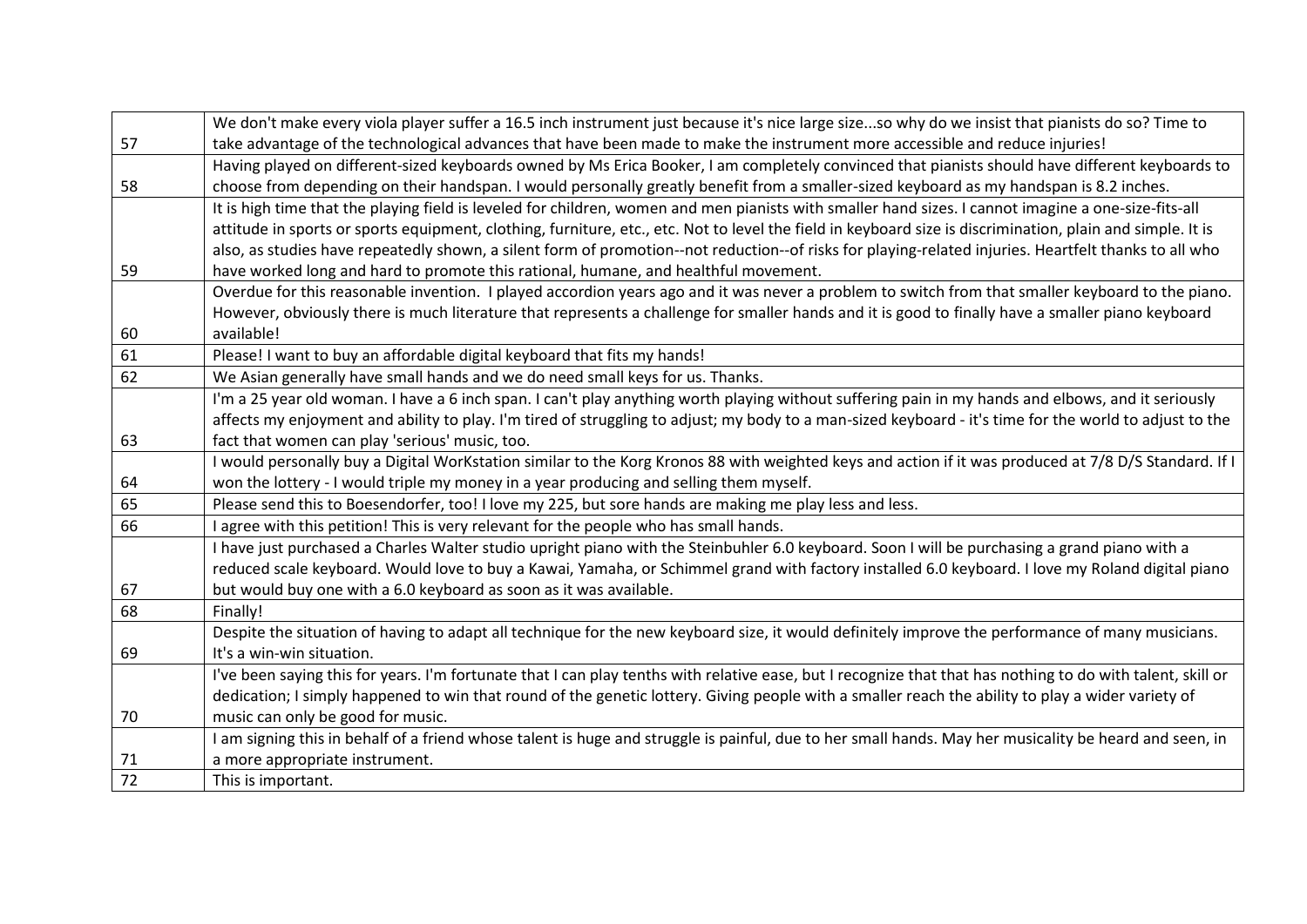| 73 | I am in great need for a digital keyboard which is approximately 7/8 the size of a conventional keyboard                                               |
|----|--------------------------------------------------------------------------------------------------------------------------------------------------------|
| 74 | It's extremely important to have keyboards that feet our hands, especially when we are talking about health!                                           |
|    | Playing the piano has always been a core part of my life. I was captivated by the instrument before I could even walk, and have loved and lived with   |
|    | it ever since. After several years in a major conservatory, constantly running up against frustrations due to the small size of my hands, I discovered |
|    | alternatively-sized keyboards they changed my life, as they have for many pianists already. Please consider bringing these keyboards into the          |
|    | mainstream. The world of music will blossom, as it becomes filled with the richness and possibilities offered by the many musicians currently on       |
| 75 | the sidelines. There are so very many who would like a proper voice, and are simply waiting for the chance to sing. Thank you.                         |
| 76 | People come in different sizes, so do violins & cellos, and keyboards on harpsichords and organs vary, as well. Why not pianos???                      |
|    | Do not underestimate the potential market for varied size keyboards. Traditional keyboard size established to suit the hands of European males,        |
|    | but pianists have long since encompassed a much broader demographic. Variety is as inevitable as it is historical in the many centuries of keyboard    |
| 77 | construction prior to the iconic 19th century and the mass-produced standard.                                                                          |
|    | As someone who had a practice injury, I have trouble with wide stretches. I lost two notes in my hand span after the injury and will never get it      |
| 78 | back, which unfortunately does limit the repertoire that I play now. A smaller (even a tiny bit) piano would help a lot!                               |
|    | I am a piano teacher, who dreamed of playing New Orleans-style piano. I moved to New Orleans and went at it. My left hand span is 8.75 inches. I       |
|    | was doomed. Like others, tried workarounds. Then life got busy and piano just became more and more frustrating. I'd love to try again at this          |
| 79 | point in my life with a smaller keyboard. It would bring me SUCH happiness.                                                                            |
|    | Small keys changed my musical life. I came back to the piano with gusto 20 years ago at age 39. No More Pain. MOST people who play the piano           |
|    | are either children or women who teach and perform. Only a few are men with large hands. Please tap into this large market and produce pianos          |
| 80 | we can play! I now perform, teach, compose and play with gay abandon.                                                                                  |
| 81 | My hands can't play octave.                                                                                                                            |
|    | I've enjoyed playing the piano since I was six years old, yet as an adult I can barely reach an octave with my right hand. My extremely small hand     |
|    | span discouraged me from pursuing music seriously; and while I still play for my own enjoyment, I constantly need to adapt and there is so much        |
|    | music I would love to play but ultimately avoid. To be able to play comfortably on a keyboard more suitable to my hand size would be a dream           |
| 82 | come true.                                                                                                                                             |
|    | This is just basic common sense that should have been implemented a long time ago. Although not the be all and end all, a larger than average          |
|    | hand does confer certain advantages on the standard size keyboard. One only need to look at the size of someone like Marc Andre Hamelin's              |
|    | hands to see this is the case, although this is not to take anything away from his genius.                                                             |
|    | It should also be kept in mind that certain repertoire (Bach/Mozart) may actually suit a smaller hand better anyway, and obviously too larger a        |
|    | hand is equally as disadvantageous overall as well. In any case, not to be given the option of different sizes for keyboards like the size options     |
| 83 | within the other instrument families (strings/woodwind/brass etc) is ludicrous and quite frankly backward.                                             |
|    | As a child, when learning the piano the standard key board represented an added challenge to the beginner. At a time when one would wish to            |
| 84 | build confidence and provide encouragement to the learner the alternative sized keyboard would be a distinct benefit.                                  |
| 85 | I see no harm in making pianos that cover a wider range of hand sizes.                                                                                 |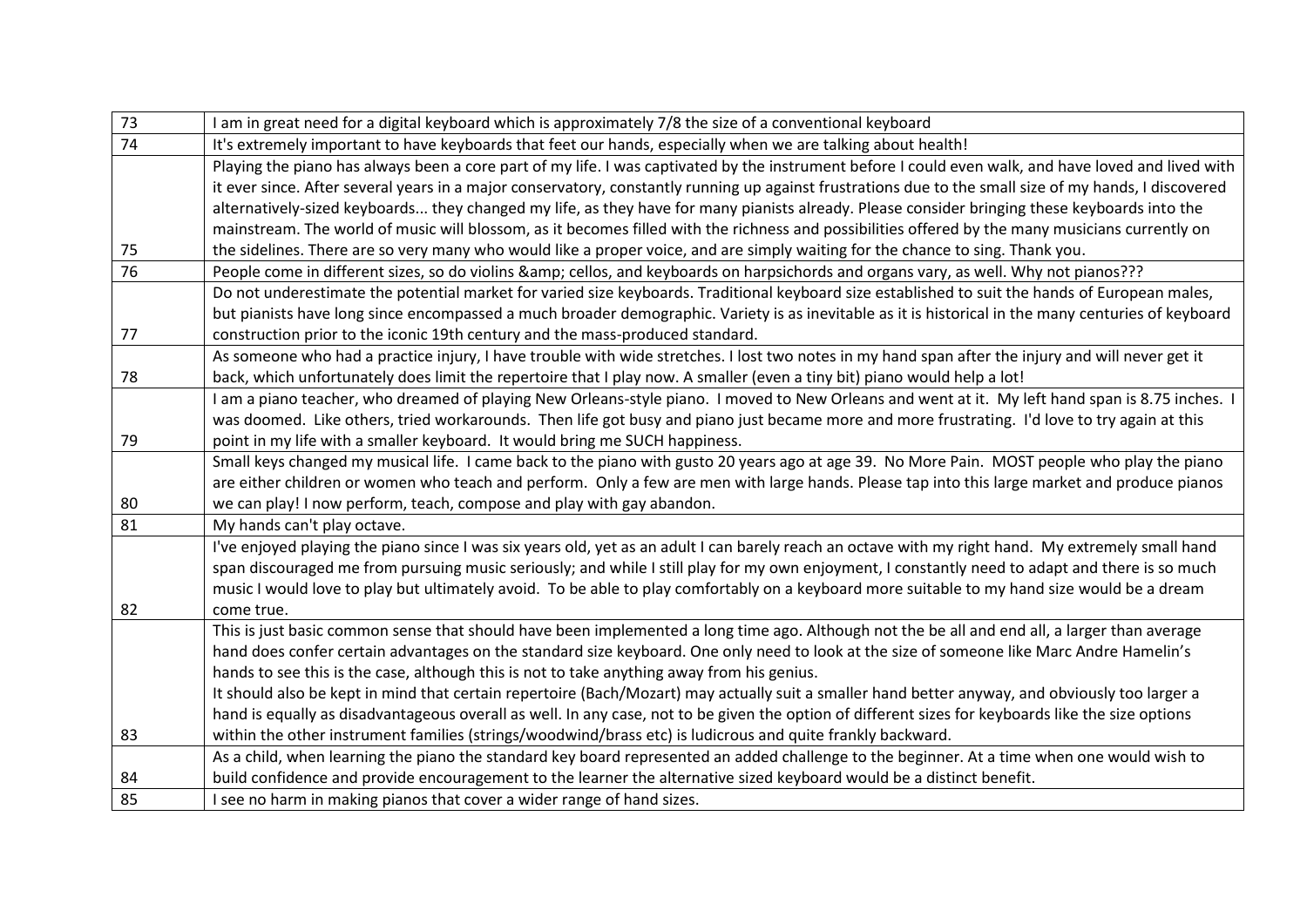| 86 | Huge demand in the students I see.                                                                                                                   |
|----|------------------------------------------------------------------------------------------------------------------------------------------------------|
| 87 | Hands do come in many spans!                                                                                                                         |
|    | I've recently gotten back into playing the piano -- and as an adult male with average to above average-sized hands, I can't help but think that the  |
| 88 | keys are wider than they really should be.                                                                                                           |
|    | I have felt, firsthand, the difference a smaller dimension keyboard can make. Having smaller hands myself, I have personally experience pain and     |
|    | discomfort as a result of playing large chords and octaves on an instrument that doesn't accommodate smaller hands. In the twenty first century,     |
| 89 | there is no excuse for this any longer. Let's level the playing field, as it were.                                                                   |
|    | I myself is Asian origin with small Asian hands. My son will be 4 next year and he would also need much narrower keyboard to start piano playing.    |
| 90 | look forward to a future where piano also comes in different sizes in terms of keyboard.                                                             |
|    | Hi, I'm a girl turning 25 this Feb. I've always wanted to learn how to play well on the piano. But as it seems, pieces I can play are limited to my  |
|    | hands that are almost as small as children's hands. I've tried painfully pulling at my fingers apart from stretching them -hoping they'd get used to |
|    | the standard keyboard sizes. But it doesn't matter how old I get, because I won't get any taller than and my fingers won't grow any longer to play   |
|    | the song I love.                                                                                                                                     |
|    | I've adjusted some pieces But it's just not the same as being able to play all of necessary notes. The music isn't as whole. Please consider making  |
| 91 | pianos of different sizes so that everyone can have the opportunity to play enchanting music and love music the way pianists are able to.            |
|    | I was unable to play a lot of great music due to my small hand spread. Smaller keyboards would be amazing. Maybe hard to grow accustomed to          |
| 92 | after so many years, but great for upcoming generations!                                                                                             |
|    | It would be a joyous occasion if this keyboard becomes available in Asia. Most Asians have much smaller hands than Westerners. The current one       |
| 93 | sized keyboard is therefore discriminatory towards those pianists with smaller hands.                                                                |
|    | Today's children, on mass, begin to learn the piano and other instruments at a much younger age. It would be appreciated and so convenient to        |
| 94 | have a keyboard which they could use with ease.                                                                                                      |
| 95 | It's essential for a lot of pianists to be able to feel on equal grounds                                                                             |
|    | I can't play Beethoven, let alone Rachmaninoff. How am I meant to do my job if I can't even reach the keys? I can't compete with the guysBut         |
|    | then again, neither can most of them! My sister is quite a bit bigger than me, but already has RSI from too many octaves over too big a span         |
|    | working as a repetiteur. If these keyboards are too big for such a huge percentage of players (not to mention the thousands upon thousands of        |
| 96 | children who learn piano) then why in earth are the keyboards so big?! It beggars belief.                                                            |
| 97 | Yes! Well overdue.                                                                                                                                   |
|    | Small hands learn bad habits and end up with unnecessary tension when trying to play intervals which extend their hands too much. It also limits     |
| 98 | their repertoire.                                                                                                                                    |
|    | This petition was started, largely, by serious classical pianist, but the music world has changed to include every person with access to a computer. |
| 99 | Digital keyboards are ubiquitous and people of every size plays them. Give us keyboards that are a joy to play and we will buy them.                 |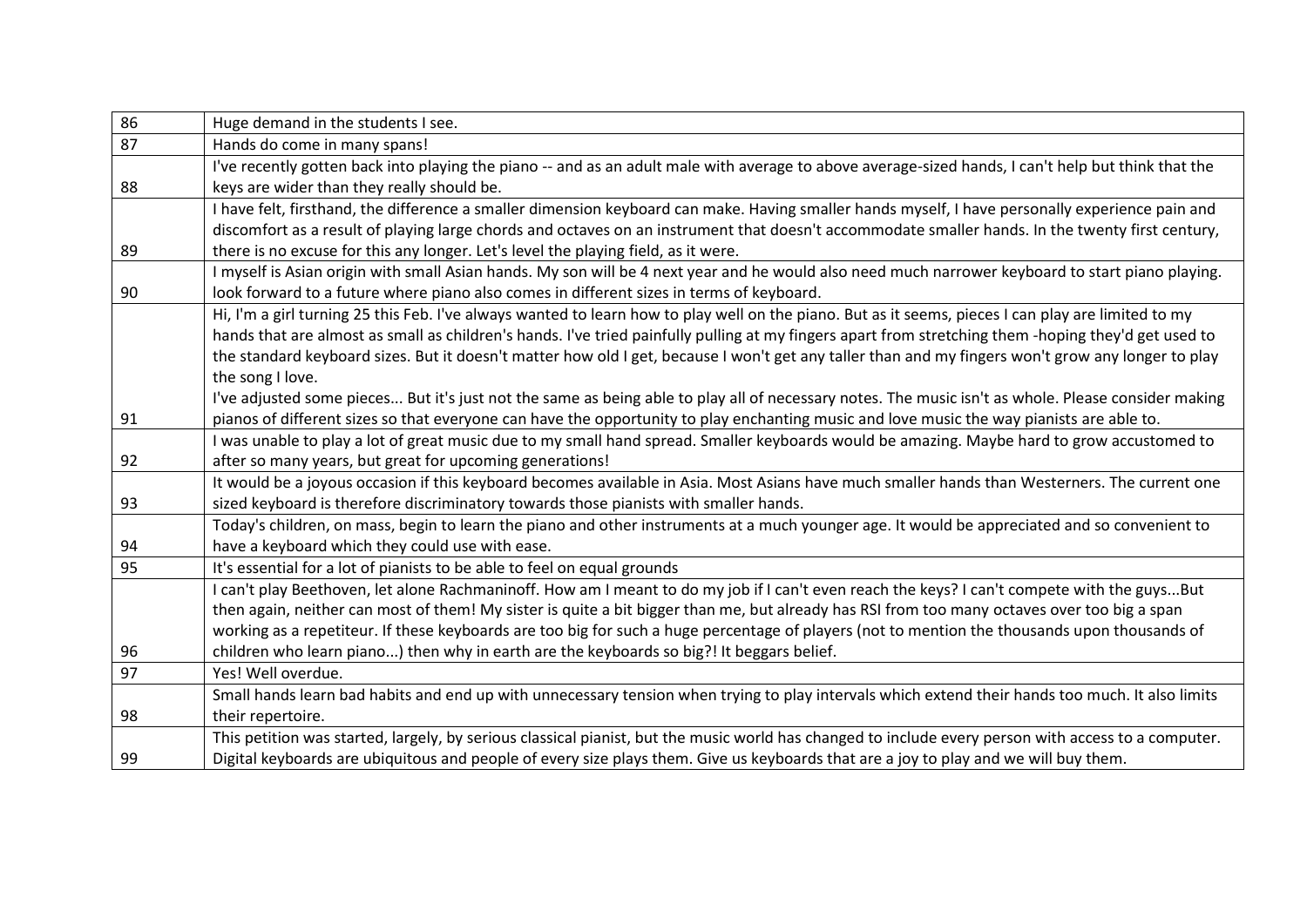|     | I hope this petition gets enough signatures to promote an initiative in manufacturing keyboards that fit smaller hand spans. This would mean a lot     |
|-----|--------------------------------------------------------------------------------------------------------------------------------------------------------|
|     | to piano students and interested students to prevent future or further injuries. As a former collegiate piano student, this would help to alleviate    |
| 100 | the already pressure-cooker-like environment. Thank you for the consideration.                                                                         |
|     | I have small hands so a lot of pieces I can't play. This disability can easily be fixed if piano manufacturers produce keyboards not one size fit all. |
| 101 | There is no one size fit everyone's shoes. Therefore, it doesn't make sense to produce keyboards one size fit all hands.                               |
| 102 | I know of at least two fine professional pianists who would benefit from this!                                                                         |
| 103 | My hand is too small to play Liszt. So I would like small keyboards!                                                                                   |
| 104 | The world will flock to the first 88 key US \$250.00 full featured digital keyboard. And it's "for the children"!                                      |
|     | I have avoided so much large repertoire in my lifetime! A smaller keyboard is such a brilliant idea and would give me and my students so much joy.     |
| 105 | It would be wonderful to have a choice in keyboard sizes when purchasing a new grand.                                                                  |
| 106 | I have small hands and gave up on playing years ago, even though I loved it. I would love to have a smaller keyboard available!                        |
| 107 | Please increase the diversity of standard piano key sizes available to help all pianists benefit from better playing to fewer injuries.                |
|     | I have a niece who is a very talented pianist, but she nearly had to quit hers master's program because of shoulder and hand pain. She now has         |
|     | small keys that make it much easier for her. Many people like her would benefit from smaller size keys. Please make different sized keyboards          |
| 108 | available for all.                                                                                                                                     |
|     | I can't believe this hasn't changed yet! The persistent discrimination in this particular instrument against those with 'small hands' amazes me. I     |
|     | play a smaller violin and I'm not considered less of a musician. I hope people begin to realize that hand size is not an indicator of musical ability. |
| 109 | Just like foot size is not an indicator of athletic ability!                                                                                           |
|     | The size of this keyboard will open equal opportunities for men, women, and young pianists. It would definitely have a positive impact and open        |
| 110 | possibilities for performers, teachers and also for composers who have always explored any innovations on the instrument throughout time.              |
| 111 | The size of the current keyboard is limiting the choice of repertoire for me and my students.                                                          |
|     | My daughter is one who has suffered BECAUSE of piano keys being too large for her hands and who has benefited from the opportunity to use and          |
|     | acquire a reduced size keyboard. How many other talented musicians must suffer permanent damage to their hands because of straining to reach           |
| 112 | when a simple modification can allow their talent to grace us all?                                                                                     |
|     | The size needed by most people is smaller than the current 'standard'; size of 6.5inches. These people have what can be called 'average' size hands    |
|     | - not small hands! I have never considered my hands 'small', but they are less than 8 inch span - suitable for a 5.5 inch octave - less than the 6.5'  |
| 113 | standard'.                                                                                                                                             |
|     | We need it! Playing a tenth without rolling is impossible to do for so many people and it doesn't sound as good a as real tenth!                       |
|     | So much repertoire is unplayable for people with normal-sized hands, we shouldn't have to adapt or work twice as hard just because conventional        |
| 114 | the keyboard is too wide! Please make it happen!                                                                                                       |
| 115 | Smaller Keys are very important :)                                                                                                                     |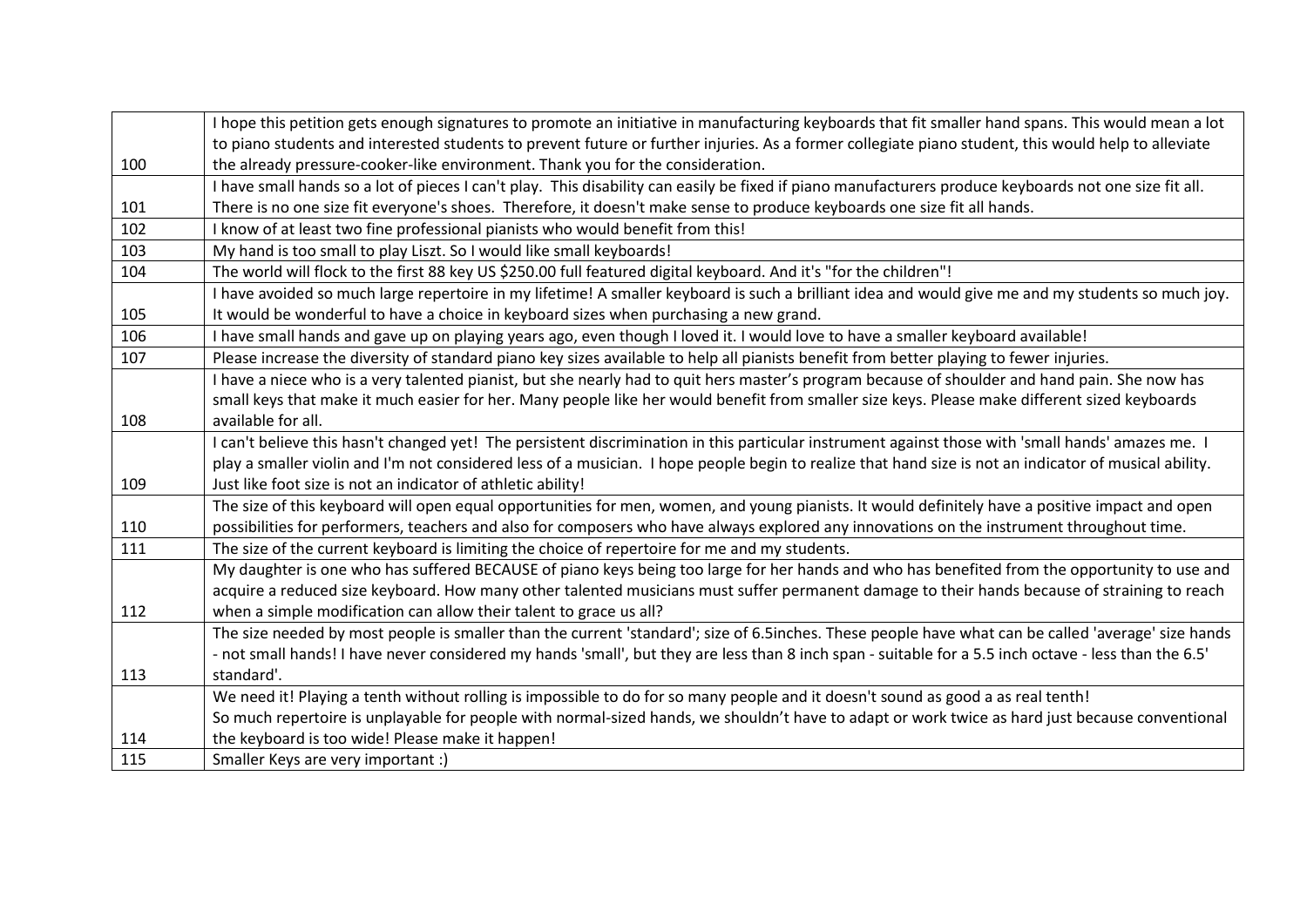|     | I'm a small handed pianist who suffered debilitating injuries from stretching to practice standard repertoire during university studies in Piano         |
|-----|----------------------------------------------------------------------------------------------------------------------------------------------------------|
|     | Performance. Even if I were capable of being a concert pianist in other ways, it would be impossible for me on a standard keyboard. I am also a          |
|     | piano teacher. I would buy a baby grand or grand piano with smaller keys, both to benefit myself and my young students. I could use it to record         |
| 116 | standard repertoire that I otherwise could not perform!                                                                                                  |
| 117 | If smaller keyboards were readily available, I would instantly buy one and recommend it for all of my students. Please make this happen!!!               |
| 118 | A right size piano can prevent performance injuries such as tendinitis. And allow injured pianists to return to play piano; our beloved instrument.      |
| 119 | Please save my tiny fingers from arthritis! Help me play my music!                                                                                       |
| 120 | The musical ramifications speak for themselves. It would be a great service to humanity to develop especially digitally.                                 |
| 121 | I would love to play the Romantic Repertoire which until now has been impossible because I have a span of only an octave.                                |
|     | This is a great idea, and makes the game so much fairer for people with smaller hands. My late piano teacher Marjorie Hesse was a great pianist,         |
| 122 | but certain repertoire was beyond her due to her small hands!                                                                                            |
|     | I believe you'll discover that these smaller pianos will prove that they're not a 'niche' product but can generate mainstream sales -- if you will build |
| 123 | them!                                                                                                                                                    |
| 124 | Please give pianist a choice re the size of piano they can play. Thanks                                                                                  |
|     | We, human beings are constantly on the lookout for ways to improve our lifestyle and become more efficient. This smaller size keyboard will              |
|     | achieve that, by making the piano practice time more efficient and will prevent performance injuries and deformations in the hands of our                |
| 125 | children. These which are caused because the regular size piano is just too big for many of us. Why not support a change for the good?                   |
|     | Muchos estudiantes de piano entre las cuales me incluyo hemos padecido desde la niñez con dolores insoportables de los tendones de las                   |
| 126 | manos y muchos han sido operados y de manera injusta y traumatica hemos tenido que abandonar la carrera pianistica por no contar con a                   |
|     | Es urgente, justo, necesario y elemental que en todos los Conservatorios y Escuelas de Música especialmente de Latinoamérica y                           |
|     | Asia, y por qué no decir de todo el mundo, tengan a disposición de sus alumnos, pianos del tamaño acorde con el de sus                                   |
|     | manos, a fin de evitar tantos dolores en sus tendones, traumas y hasta operaciones que han dejado cicatrices en sus manos y en el alma porque            |
|     | muchas de esas personas que han sido afectadas sus manos con tendinitis, por tocar en pianos diseñados para personas de talla grande,                    |
|     | jamás han vuelto a interpretar ninguna obra y cruelmente se han visto en el doloroso caso de abandonar para siempre lo que para ellos es                 |
| 127 | la vida misma.                                                                                                                                           |
|     | Toda una vida de sacrificio, dolor y trauma emocional y fisico y de lucha con un problema aparentemente insuperable que millones de alumnos de           |
|     | piano vienen padeciendo por siglos, desaparece cuando se enteran que la solucion está en tener un piano de acuerdo con el tamaño                         |
| 128 | de sus manos.                                                                                                                                            |
| 129 | Solo me uno a la peticion de la fabricacion de un piano 5,5 para la persona que la necesita                                                              |
|     | Es de elemental conocimiento que las personas necesitamos usar zapatos acorde con el tamaño de nuestros pies, de igual manera los                        |
|     | pianistas requieren de pianos a la medida del tamaño de sus manos para evitar dolor de tendones, tensión, lesiones irreparables, y                       |
| 130 | deserciones traumáticas y sumamente frustrantes de miles de estudiantes de piano.                                                                        |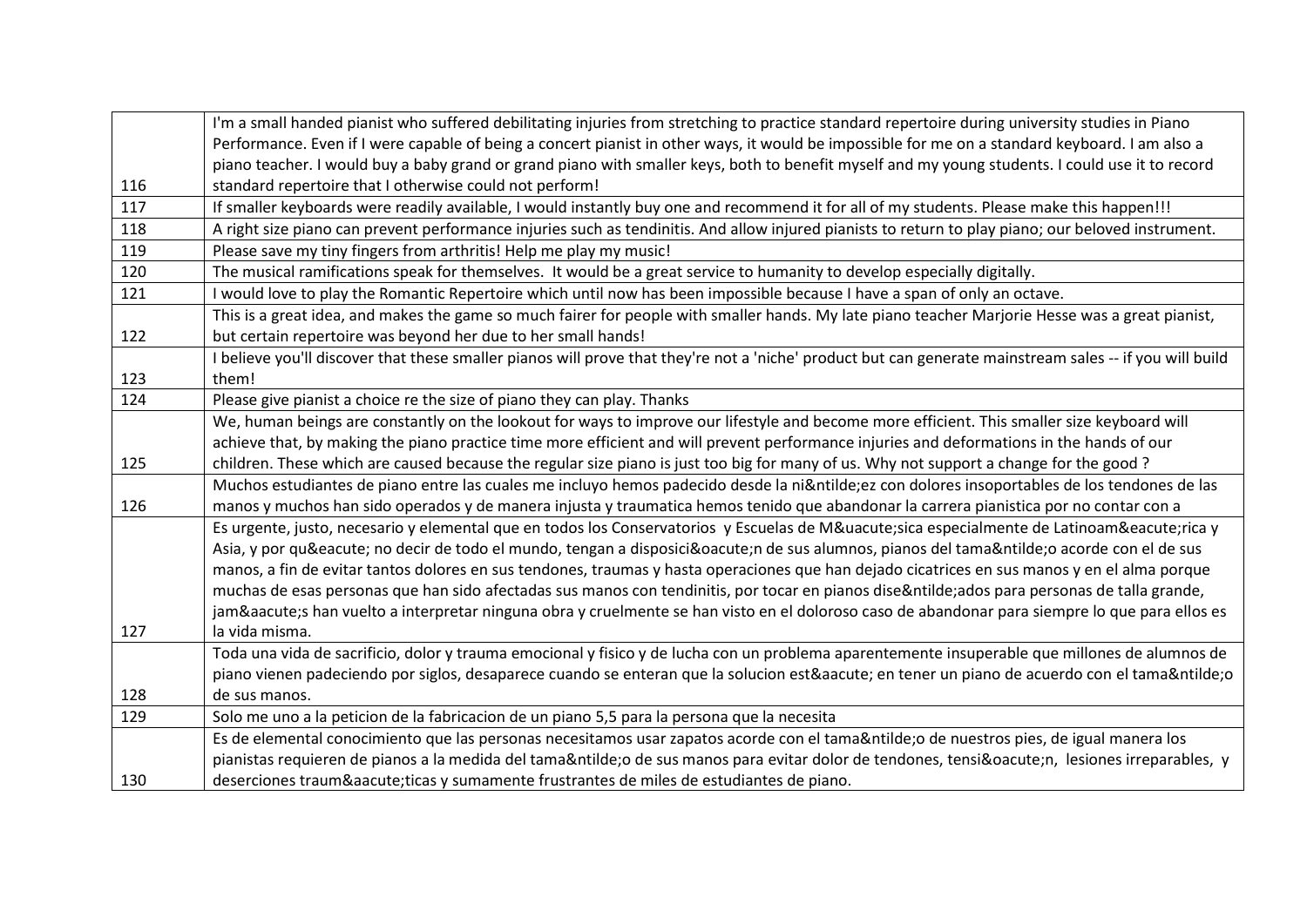|     | Mas del 50% de hombres y mujeres de pianistas adultos tienen palmos demasiado pequeños para los teclados que se usan actualmente, lo                   |
|-----|--------------------------------------------------------------------------------------------------------------------------------------------------------|
|     | cual dificulta la labor pianistica en unos casos y en otros, impide la interpretación de obras complejas lo cual causa en los                          |
| 131 | inté rpretes problemas fisicos y emocionales irreparables.                                                                                             |
|     | Es inaudito, ilogico, inhumano, que solo tengamos los pianistas opción a un solo ancho de tecla del piano que es enorme en la mayoria de               |
| 132 | casos con relación al tamaño de las manos que tenemos.                                                                                                 |
|     | Es de suma importancia que todas las Escuelas de Musica tengan pianos con teclas más estrechas que la corriente de teclado estandar ya                 |
|     | que se ha comprobado que la mayoria de estudiantes de piano tienen manos pequeñas, con lo cual se solucionaria los terribles problemas                 |
|     | musicales insuperables y los innumerables traumas, dolores, y daños irreparables en las manos de los pianistas y el daño emocional                     |
| 133 | que todo eso produce en ellos.                                                                                                                         |
|     | I do not see in this day and age why piano keys can't be more accommodating. I have one friend one had to quit piano outright due to her doctor's      |
| 134 | concern and went to choir. I have a second friend who is still trying to overcome this challenge by campaigning for this petition.                     |
| 135 | I feel that there is a need to customized in manufacturing a piano specially for young aspiring individual to learn the piano.                         |
| 136 | Seems obvious to me a piano teacher                                                                                                                    |
| 137 | The 7/8 changed musical life!                                                                                                                          |
| 138 | Hope this type of piano will be available to the public really soon!                                                                                   |
|     | The list of music I would love to try on an appropriately sized keyboard is long indeed! I would also welcome this option for young students ready     |
| 139 | to tackle meatier repertoire.                                                                                                                          |
|     | I teach Piano in a private girls' school where some of my advanced students have small hand spans (as do I!) We also operate a very large Strings      |
|     | programme which begins at Year 3. For all of those young players, (average age seven), it's not a case of 'one size fits all'!! Why then, isn't it the |
| 140 | same for Piano?                                                                                                                                        |
| 141 | Music should be possible for all people': Prof. Dr. Christoph Wagner, 23.8.2013                                                                        |
|     | Born with small hands, I have been struggling with octaves all my life and it is a huge discouraging factor. I wish I would be able to reach octaves   |
| 142 | and above comfortably without hurting my fingers and wrist to play music I love and entertain those around me! It would be a dream come true!          |
| 143 | I do think a one size keyboard is discriminatory.                                                                                                      |
| 144 | Really needed and will wait to purchase.                                                                                                               |
| 145 | I cant wait for this to take off and for alternate sized digital pianos to start to be made.                                                           |
| 146 | Chopin and Josef Hofmann benefitted from such keyboards, what a boon for the rest of us!                                                               |
| 147 | Supporting this long overdue initiative is correct and essential from moral, artistic, practical and economic perspectives                             |
|     | My repertoire has always either been limited due to my small hands. My span is an octave, which I achieved due to technical exercises. Many            |
|     | pieces need 'sleight of hand' to enable me to play them. Now, some arthritis in my hands, particularly my thumbs, is causing pain playing octave       |
| 148 | intervals, and I foresee a future of much more modified piano playing. Why should I have to stop playing piano or continue in pain? A 7/8 keyboard     |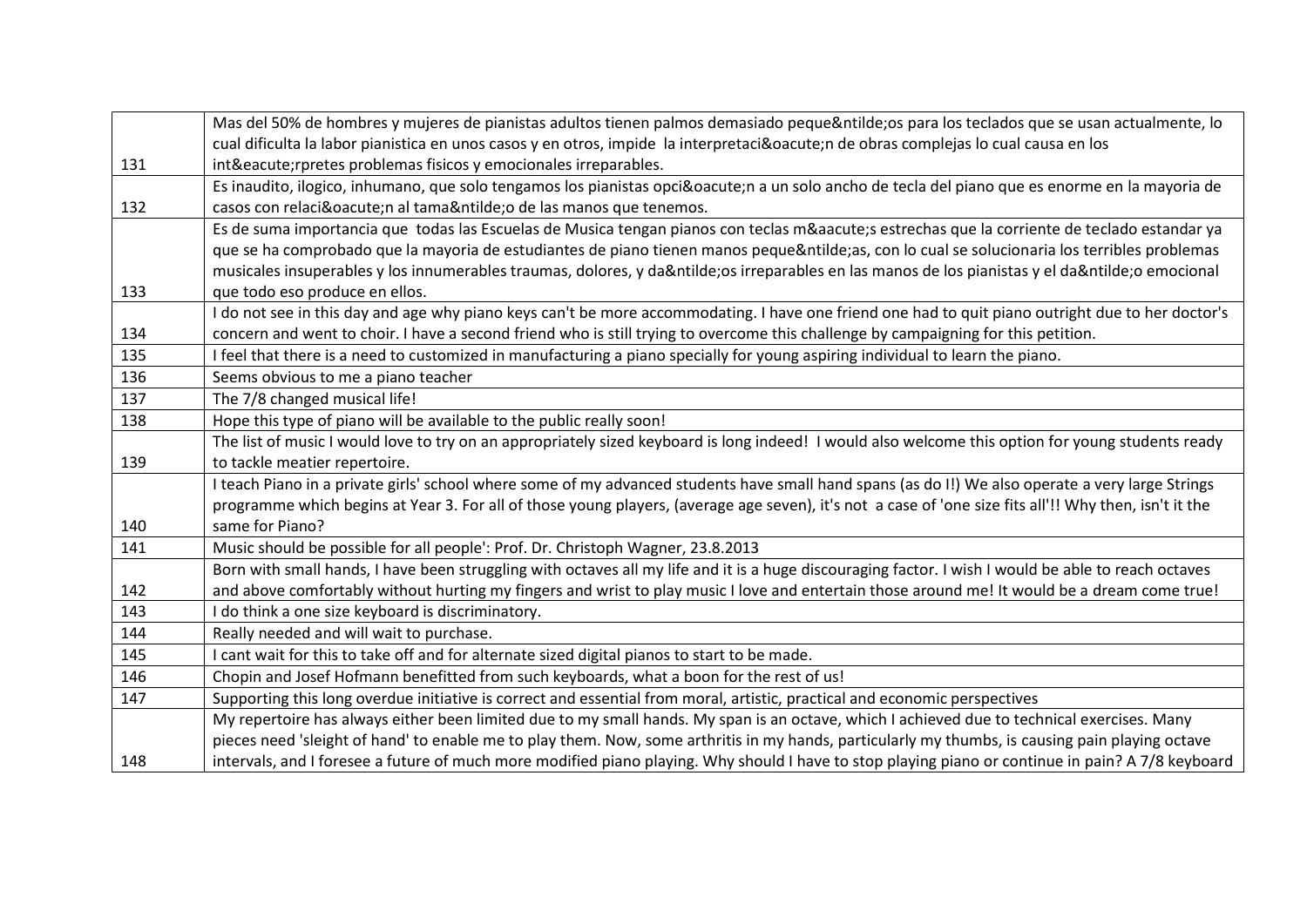|     | would allow me to play and would also accommodate the small hands of my young piano students. I have given this matter considerable thought            |
|-----|--------------------------------------------------------------------------------------------------------------------------------------------------------|
|     | over an extended period and am very pleased to have the opportunity to sign this petition.                                                             |
| 149 | A great benediction for pianists all over the world.                                                                                                   |
| 150 | Would make a lot of difference for people with smaller hands.                                                                                          |
| 151 | This is a great idea- from a friend of Matthew David's - the next Beethoven.                                                                           |
| 152 | I deeply support this initiative and would appreciate a change in piano manufacturing.                                                                 |
| 153 | Everyone should be able to play without stress.                                                                                                        |
|     | For years questions like, 'How am I even going to reach that note? Why am I even trying? I thought piano playing was supposed to be 'enjoyable'? I     |
|     | often mulled around in my head as I tried to do work-arounds to piano pieces all because I could never reach a comfortable octave, never mind a        |
|     | 9th or even 10th and the frustration and disappointment that came with it because the piece seldom sounded the same after the alterations.             |
|     | People should be able to buy pianos that fit their own hands and avoid the numerous problems that a lot of pianists face. Develop a passion for the    |
| 154 | instrument instead a grudge.                                                                                                                           |
|     | I lost function in 2 fingers for 6 months due to damage caused by overstretching my hand on a standard piano. I say we join together and pressure      |
| 155 | Yamaha to make a high quality digital piano for the rest of us.                                                                                        |
| 156 | This is a very sound initiative. Whole-heartedly support the drive to have these keyboards available world-wide.                                       |
| 157 | I wish that I could buy a digital piano with a smaller keyboard. My grown children do as well.                                                         |
| 158 | I believe it's a very interesting development which could benefit many individuals who love playing piano.                                             |
| 159 | Interesting idea, worth being developed.                                                                                                               |
| 160 | I would love to see this go through!                                                                                                                   |
| 161 | 7.2" full disclosure. Have loved having a DS 5.5 in my possession.                                                                                     |
|     | I would like to see more reasonably priced smaller sized keyboards available to teachers and students, and on the smaller competition stage (e.g.      |
|     | Eisteddfods). I have small hands myself and I also have beginning and talented young students who will benefit greatly from using smaller              |
|     | keyboards. Just as string and wind instruments offer smaller sizes, we should be able to offer our youngest pianists appropriate sized keyboards for   |
| 162 | their hand span. I hope that you will seriously consider manufacturing these on a big scale to offer students and teachers size options for the piano. |
| 163 | I have small hands and need this to develop.                                                                                                           |
| 164 | My hands are small even for women, I felt much pain while playing an octave. A one size fits all piano is simply unfair to most women.                 |
|     | I do not want to see my wife suffers while learning to play piano. A narrow (5.1 or 5.5 inch octave) keyboard that suits her will enable her to enjoy  |
|     | advanced pieces of music. She just ordered some fingertip protectors, hoping that can extend her fingers a little bit to play an octave comfortably.   |
| 165 | Please consider seriously in producing smaller size keyboards, there is a real need in the market.                                                     |
|     |                                                                                                                                                        |
|     | I love to play however have gradually become discouraged as unable to reach the chords without significant stretch which sets off arthritis. Would     |
|     | love to see affordable, quality instruments that reflect diversity of human form. There are few things that can so readily move people through         |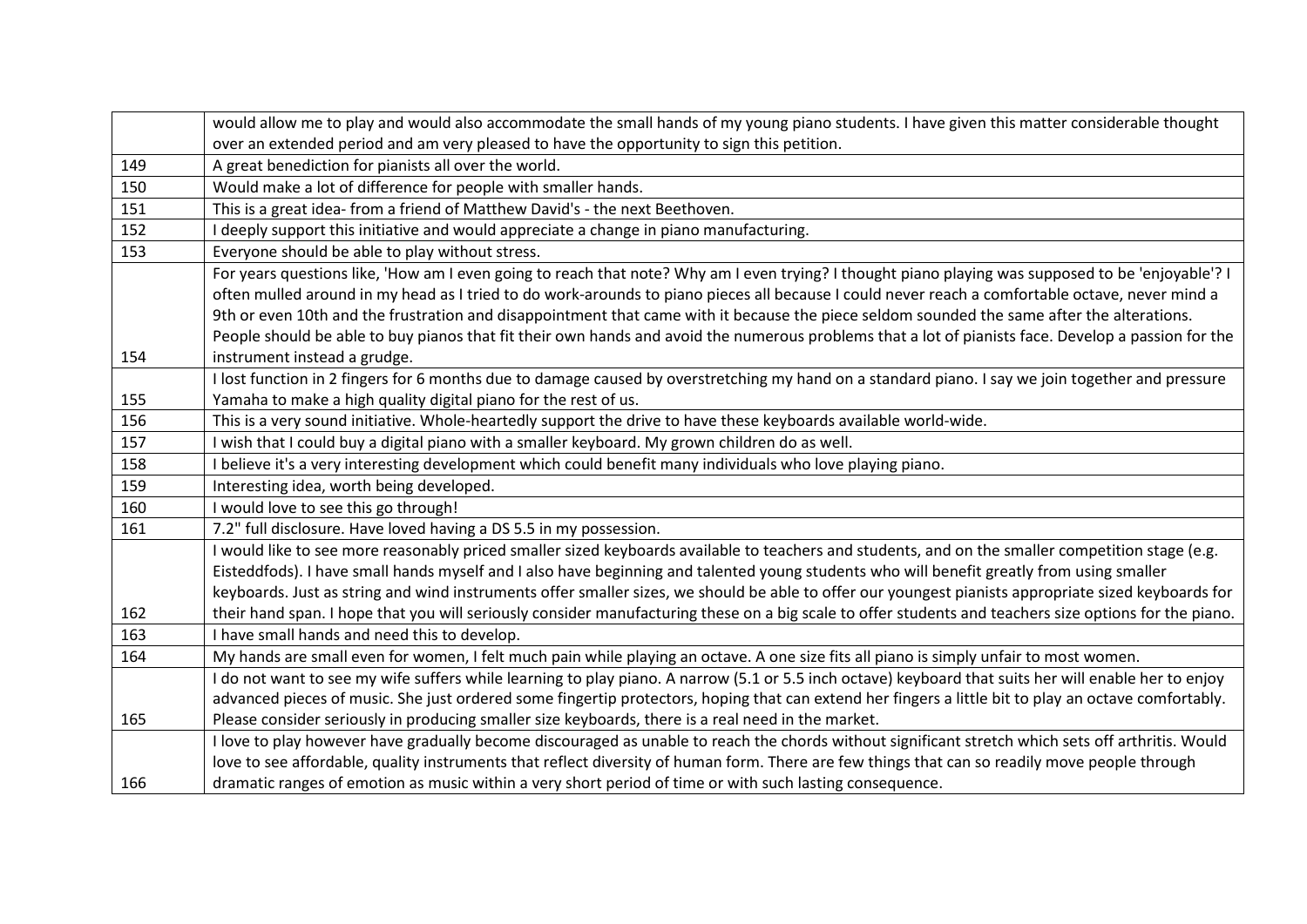| 167 | I have very small hands and have had incredible difficulty learning the piano (one of my lifelong dreams). Please make smaller keys.                     |
|-----|----------------------------------------------------------------------------------------------------------------------------------------------------------|
|     | I reached grade 7 standard but gave up playing when 22 as my hand size is child size and can only just about reach an octave. I would love to be         |
| 168 | able to play again, especially as I now have young onset Parkinson's so the exercise would be good for brain/hand coordination.                          |
| 169 | A single size for piano keyboards is ridiculous. Humans have a range of hand sizes.                                                                      |
|     | I was wondering why I haven't been making much progress on piano after a year, and then I realized that my fingers only stretch across 7 keys--not       |
| 170 | even a full octave. What I would give to have bigger hands--or smaller instruments.                                                                      |
|     | There is smaller sizes for violin and cello students, It's about time that this was addressed to Pianists all over the world!!Thank you for coming up    |
| 171 | with this most WONDERFUL invention since the creation of the piano!!!                                                                                    |
|     | Adult learning to play; hand can just barely reach octave if played on the bottom of the keys; there is a market for digital pianos to be designed for   |
|     | smaller hands; no way I can afford a nicer piano, but I would buy a small hands digital piano in a heartbeat (and a bet a lot of other adults learning   |
| 172 | to play or parents with children learning to play would too).                                                                                            |
| 173 | Having standard sized piano at home makes it difficult for me to practice and causes some pain in my hands even after 15-20 min.                         |
|     | I need a smaller keyboard for me and my pupils whose hands don't play the 9th. Music - and hand comfort shouldn't be only for big handed                 |
| 174 | people! I'll buy a digital piano if it's a 7/8 keyboard, and I know my pupils will also want to buy a piano that fit their size.                         |
|     | My daughter (14) loves piano playing more than anything in the world but she is constantly enduring wrist pain since she can't even comfortably          |
| 175 | reach an octave.                                                                                                                                         |
| 176 | My short scale bass opens up a whole new world of playing. It makes you feel like improvising. I would love to find the same effect on a keyboard.       |
|     | my hand span is 6.25 inches please think about customers like us  may b you can make only on order if you worried that it wont sell  make on             |
| 177 | order only.                                                                                                                                              |
|     | Nowadays we pursue the mutual equality and inclusive accessibility in many sports events, performing arts, recreational activities, etc. But why not     |
| 178 | for piano playing?                                                                                                                                       |
| 179 | (: wholeheartedly support this endeavour - as a concert pianist with small hands, I live this every day                                                  |
| 180 | I would LOVE a keyboard that I could actually reach a full octave without serious strain and 'on the edge'.                                              |
|     | Classical music has always been a passion of mine. It inspired me when I was a little girl. I learned how to play a clarinet while I was still growing,  |
|     | and I had long slim fingers but the keys were still too big. I am now 25 and my fingers still are not long enough. I tried to take a class but the large |
| 181 | keys really kept me from preforming my best. It makes me truly sad. I hope one day I will be able to play too.                                           |
| 182 | I am an aspiring pianist with extremely small hands and I would love it if more companies could make smaller keyboards.                                  |
|     | I thoroughly support this call to adapt keyboards to humans rather than trying to adapt all humans to a single keyboard size. This seems to be           |
|     | possible by adapting the action and leaving the remainder of the piano as is, so it should be a straightforward fix. I look forward to the day when      |
| 183 | every concert hall has not only a choice between pianos, but also a selection of three keyboard sizes!                                                   |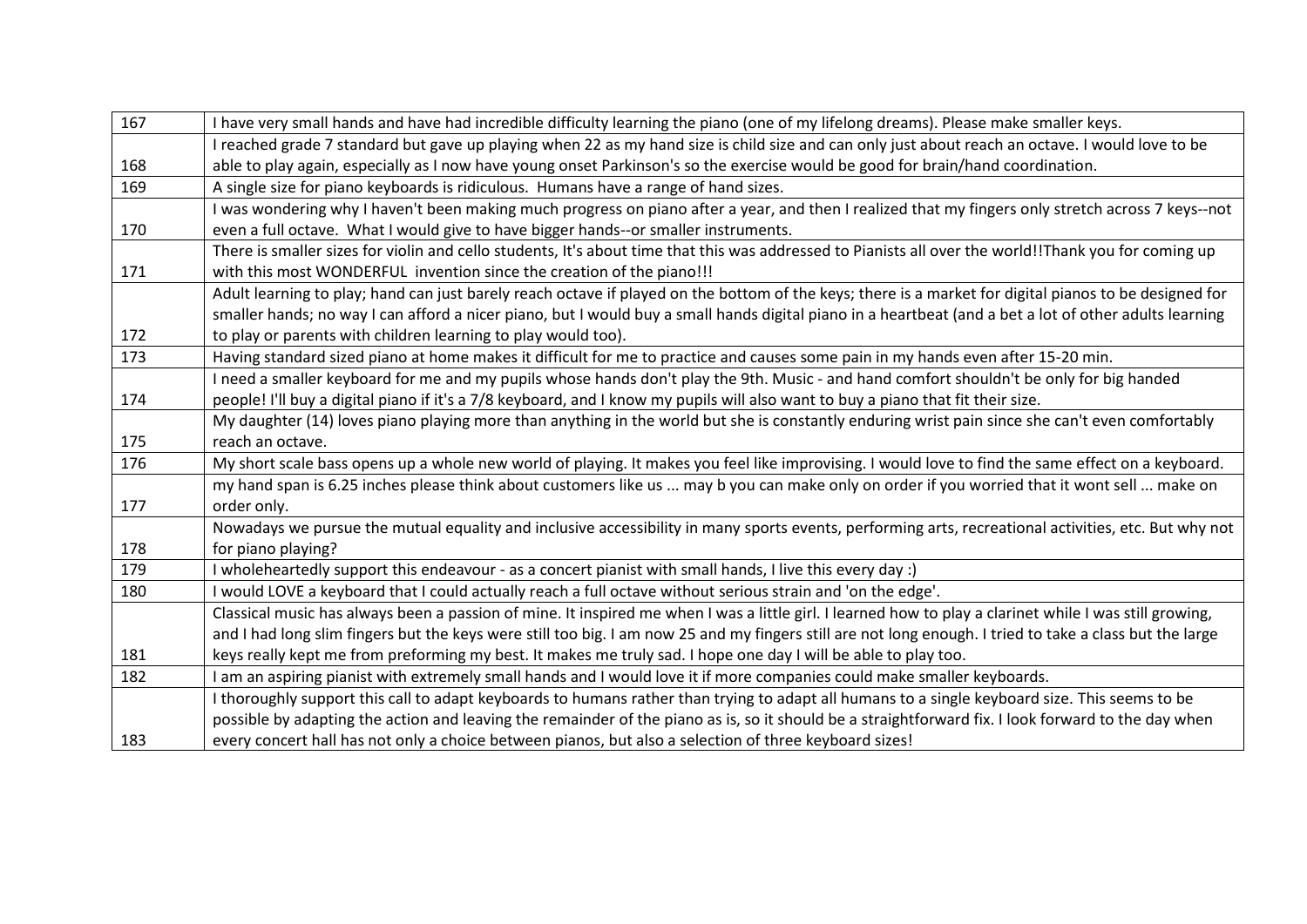|     | I never had large hands, but with age and a bit of arthritis they have become smaller and even reaching one octave has sent me to therapy. It has        |  |  |  |  |  |  |
|-----|----------------------------------------------------------------------------------------------------------------------------------------------------------|--|--|--|--|--|--|
|     | been a blessing to find narrower keyboards available and now I can play with less strain on my hands and pieces of music that were impossible for        |  |  |  |  |  |  |
| 184 | me on a standard 6.5 keyboard.                                                                                                                           |  |  |  |  |  |  |
| 185 | Would like to have smaller key options for small hands or short fingers.                                                                                 |  |  |  |  |  |  |
| 186 | Associate Professor in Music, Melbourne Conservatorium of Music                                                                                          |  |  |  |  |  |  |
| 187 | Very creative and exciting!                                                                                                                              |  |  |  |  |  |  |
|     | I am a small adult who is limited to what I can play because of my small hands. I would trade my piano in for one with a narrower keyboard if that       |  |  |  |  |  |  |
| 188 | was available. I wish that had been available for my children.                                                                                           |  |  |  |  |  |  |
|     | As a lifelong pianist and teacher for nearly two decades, I can attest that the time for alternate-sized keyboards is long overdue. The current          |  |  |  |  |  |  |
|     | standard of keyboard size particularly favors a specific population: grown men with large hands. Therefore, it is the source of physical harm            |  |  |  |  |  |  |
|     | (sometimes irreparable) for excellent, enthusiastic pianists who attempt to perform repertoire according to the exacting requirements of the             |  |  |  |  |  |  |
| 189 | classical world, or else it limits the repertoire and discourages fine pianists who might otherwise pursue rewarding careers.                            |  |  |  |  |  |  |
| 190 | Due to my small hands/fingers, I have been restricted to playing piano music that doesn't exceed my reach (55+ years).                                   |  |  |  |  |  |  |
| 191 | Please make a narrower piano Keys. This is the problem of many people.                                                                                   |  |  |  |  |  |  |
| 192 | I have very small hands but love the piano (I can't reach an octave) this really hinders my playing and would love to have a smaller key range!          |  |  |  |  |  |  |
|     | As a jazz piano student, one of the major limitations I deal with is the size of my fingers. I would definitely purchase a piano or keyboard which is    |  |  |  |  |  |  |
| 193 | "right sized" for my hands. I know a smaller keyboard would reduce the hand injuries and tendinitis I suffer from to pursue my art!                      |  |  |  |  |  |  |
|     | The availability of alternate-sized keyboards will democratise the keyboard for players of all sizes and should be for all keyboards, organs &           |  |  |  |  |  |  |
| 194 | electronic keyboards.                                                                                                                                    |  |  |  |  |  |  |
|     | I am 31 years old and started my piano journey at the age of seven, where I taught myself to read music, irritating my older brother and cousin          |  |  |  |  |  |  |
|     | when I played through the music they had been working on. Later on, I went to the University of Northern Iowa to study music where I had a triple        |  |  |  |  |  |  |
|     | scholarship-jazz, composition, and piano. Unfortunately, after three years of attending UNI, I had a massive flare-up of tendinitis in both hands-       |  |  |  |  |  |  |
|     | of which I had been diagnosed with at the age of 17 and the cause was playing the piano. I felt like I had hit a wall with my skill as well as a massive |  |  |  |  |  |  |
|     | failure, especially in comparison to my peers, and dropped out of the school of music to pursue a different major. I didn't play or compose for a        |  |  |  |  |  |  |
|     | year and became severely depressed as well as losing my scholarships. I did eventually return to the school of music after my hiatus and completed       |  |  |  |  |  |  |
|     | my B.A. in Music—focusing solely on composition. During that time, I was one of the recipients of the 2010 ASCAP Young Jazz Composers Award              |  |  |  |  |  |  |
|     | for my big band composition, Revolution. Since that time in my life, I've struggled with painful flare-ups in both arms and take great care to not       |  |  |  |  |  |  |
|     | push myself the way that I used to. My hand span is 6.875 inches. If I ever have the opportunity to play or even own a DS 5.5, I think I would sob in    |  |  |  |  |  |  |
| 195 | relief as well as in delight. It would mean the world to me to have access to a smaller keyboard.                                                        |  |  |  |  |  |  |
|     | While my hands are pretty large, I am always captivated by the way musicians with smaller hands are able to play flawlessly. Then I wonder how           |  |  |  |  |  |  |
| 196 | even more awesome they would be if the keys were smaller. With thiswe can now know.                                                                      |  |  |  |  |  |  |
| 197 | I am 15 years old and my hands are very small. Please help me to reach more than a 9th!                                                                  |  |  |  |  |  |  |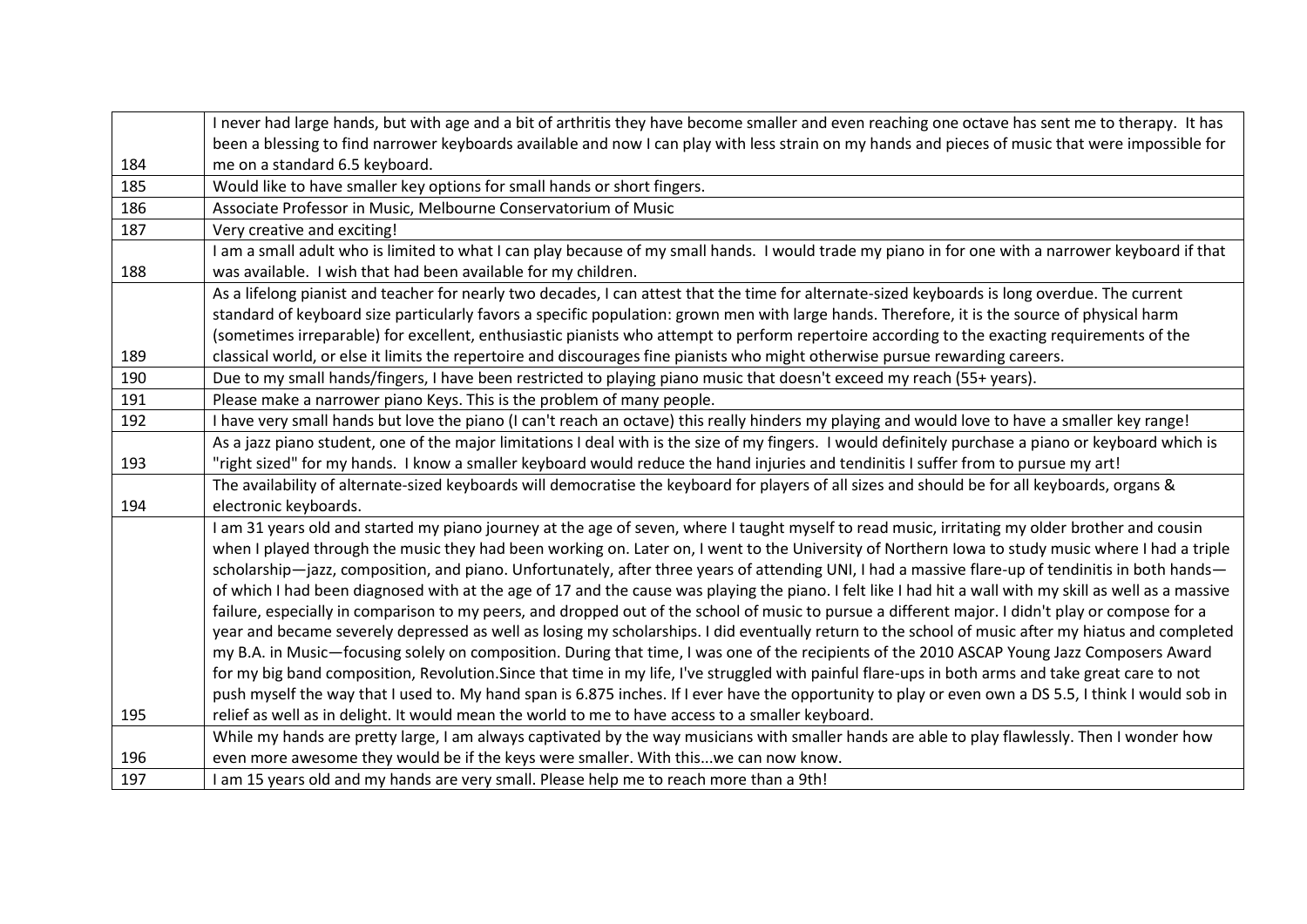|     | As a professional pianist, I've been struggling for decades with the width of the standard keyboard, as my hands are just too small to play most        |  |  |  |  |  |
|-----|---------------------------------------------------------------------------------------------------------------------------------------------------------|--|--|--|--|--|
|     | 10ths, an interval often called for in 19th, 20th and 21st century music. This limitation is not because I lack talent or haven't studied well enough.  |  |  |  |  |  |
|     | This is because of a mismatch between keyboard and hand size. And this needs to stop. P.S.: I would also encourage this petition be sent to the         |  |  |  |  |  |
| 198 | European manufacturers, Bechstein, Blüthner, Schimmel, and so forth.                                                                                    |  |  |  |  |  |
|     | Manufacturers are missing out on a large market share. There is a demand out here for these products which will increase enormously when they           |  |  |  |  |  |
| 199 | become available.                                                                                                                                       |  |  |  |  |  |
| 200 | I can only just reach an octave and have injured my fingers trying to stretch in order to play repeated octave etc.                                     |  |  |  |  |  |
| 201 | Lost motivation to play the piano since it hurts to play pieces with big chords                                                                         |  |  |  |  |  |
| 202 | We have different sizes in violins, and other instruments, why not the piano?!? I've wondered this for quite some time.                                 |  |  |  |  |  |
|     | Both my daughter and myself are having fun playing the piano, but are frustrated with reaching octaves and other odd stretches. I have played           |  |  |  |  |  |
| 203 | bass guitar for many years and struggled with small hands and now it is starting all over again with the piano.                                         |  |  |  |  |  |
|     | My cousin, Scott, and I both started piano lessons at age 6 with the same teachers. I loved music, and piano, as did he. I remember well the            |  |  |  |  |  |
|     | teachers measuring our hands several times over the years, and I also remember him excelling on certain pieces and that for some reason I could         |  |  |  |  |  |
|     | not consistently play those correctly, no matter how much I practiced. At age 18, his middle finger, for example, was about 1 1/2 inches longer         |  |  |  |  |  |
|     | than mine. He got a music scholarship and for over 20 years was the Minister of Music (and pipe organist) for a large church. I played Rock and         |  |  |  |  |  |
|     | Country, became a Songwriter and remained a mediocre keyboardist. I am not saying that I would have been a great keyboardist if smaller                 |  |  |  |  |  |
|     | keyboards had been available, and I totally love my cousin, and am proud of his achievements.                                                           |  |  |  |  |  |
|     | But I do wish that I had been able to make that choice. More than this, I wish that my daughters, who both have fairly small hands, and who now         |  |  |  |  |  |
|     | have access to a reduced-sized piano and several other instruments, had been given this opportunity from the beginning. Please think about this         |  |  |  |  |  |
| 204 | and help the kids.                                                                                                                                      |  |  |  |  |  |
|     | As a pianist with smaller hands, why do I have to do contortions and unnatural stretches to play the standard repertoire? We need PASK now, both        |  |  |  |  |  |
| 205 | on acoustic pianos and electronic pianos.                                                                                                               |  |  |  |  |  |
|     | Pianist since the age of six and can barely reach an octave with my right hand. I wish I could play all of the music that I wish to play, without pain, |  |  |  |  |  |
| 206 | struggle, and modifications.                                                                                                                            |  |  |  |  |  |
|     | It is long overdue. Most instruments come in various sizes. But not pianos. Perhaps this can jumpstart and revitalize piano sales. It seems like a no   |  |  |  |  |  |
| 207 | brainer as far as digital pianos are concerned.                                                                                                         |  |  |  |  |  |
| 208 | As a person with small hands, I would welcome a smaller keyboard.                                                                                       |  |  |  |  |  |
| 209 | I need a 5.5 size keyboard. I am an adult who cannot even reach an octave.                                                                              |  |  |  |  |  |
| 210 | Is this ever happening? I am so desperate to get my hands on a 5.1.                                                                                     |  |  |  |  |  |
| 211 | My whole life would have been different if this had been available to me.                                                                               |  |  |  |  |  |
|     | My current piano strains my hands since they have to reach across keys that are unnecessarily wide. I was dumbfounded by the fact that so few           |  |  |  |  |  |
| 212 | piano manufacturers haven't realized the need for more suitable key widths. Especially with how many people would benefit from it.                      |  |  |  |  |  |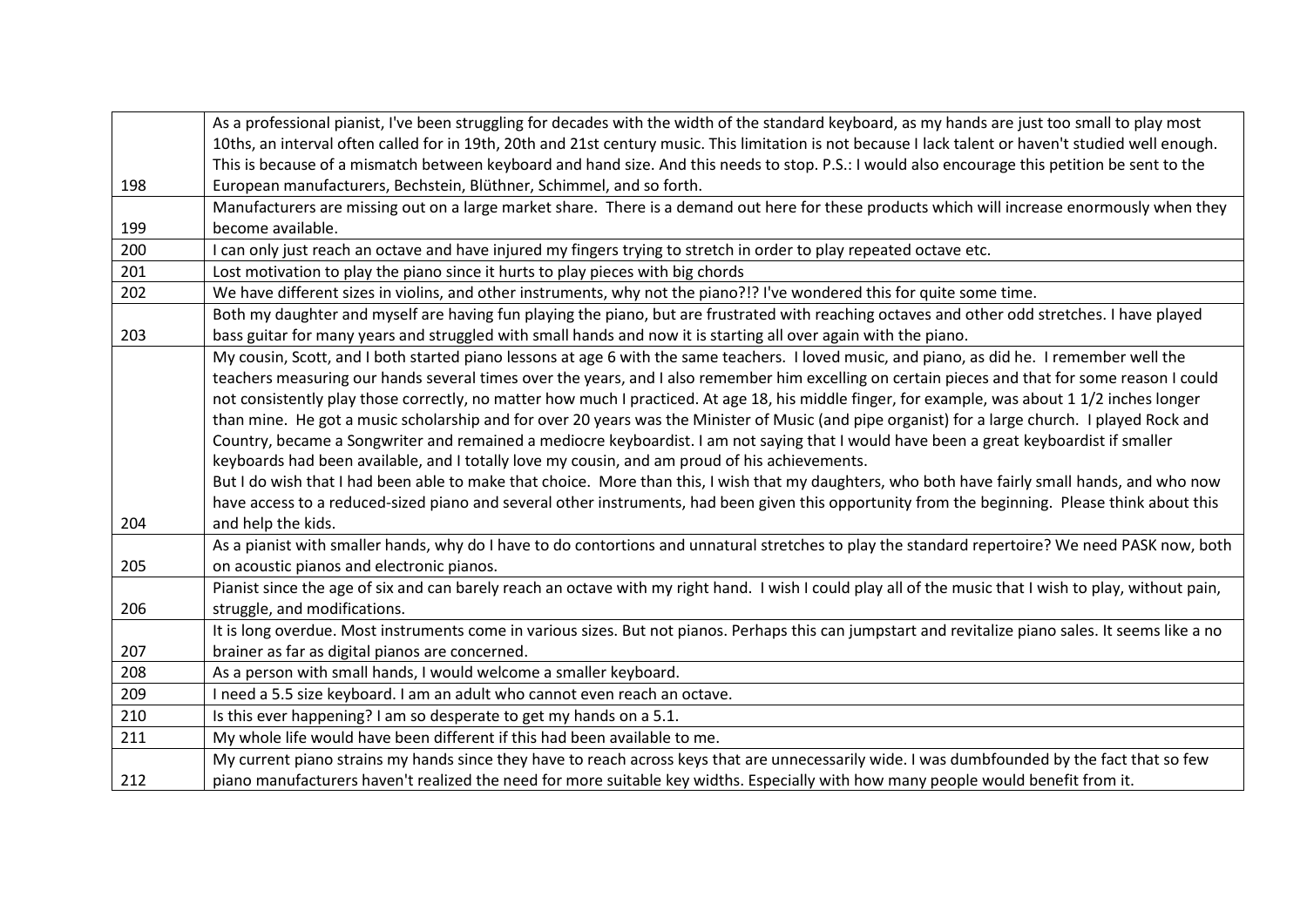| 213                                                                                                                                          | Can't play with the free dome those with larger hand can. It's 2018, innovation is everywhere. Let it be in the world of pianos.                       |  |  |  |  |  |
|----------------------------------------------------------------------------------------------------------------------------------------------|--------------------------------------------------------------------------------------------------------------------------------------------------------|--|--|--|--|--|
|                                                                                                                                              | I am a small-handed pianist and teacher. I always wished I had larger hands to play pieces that are "too big" for me. I cannot change my hands,        |  |  |  |  |  |
| 214                                                                                                                                          | although I have tried and endured the pain, Having a piano with smaller keys would be a dream-come-true.                                               |  |  |  |  |  |
|                                                                                                                                              | Yamaha: a 61 or greater key version of your Reface CP with DS 5.5 keys would be perfect.                                                               |  |  |  |  |  |
| 215                                                                                                                                          | Casio: a 61 or greater key version of your SA-76 with velocity sensitivity, USB MIDI, and DS 5.5 keys would be perfect.                                |  |  |  |  |  |
| 216                                                                                                                                          | This allows many more people to play piano without injury. Please consider it.                                                                         |  |  |  |  |  |
| 217                                                                                                                                          | My little finger is shorter than usual. If we have a narrow keyboard, we can play the piano more pleasantly.                                           |  |  |  |  |  |
|                                                                                                                                              | I cannot believe that in this day and age I can't find any keyboards or pianos with narrower keys. I can't play the same songs as half of the          |  |  |  |  |  |
|                                                                                                                                              | population because pianos were and are still only made for one body type. We should not have to develop these awkward techniques to try and            |  |  |  |  |  |
|                                                                                                                                              | work around the too-large keys as well as risk injuries to our tendons, just to be unable to make the same sounds anyway. I just want to play the      |  |  |  |  |  |
| 218                                                                                                                                          | songs I love.                                                                                                                                          |  |  |  |  |  |
|                                                                                                                                              | I feel its hard to play any pieces with chords involving a span of 8 keys or more, my hands and wrist hurt.                                            |  |  |  |  |  |
|                                                                                                                                              | I often stop playing due to discomfort, but i feel that nobody takes my desire for smaller keys seriously.                                             |  |  |  |  |  |
| 219                                                                                                                                          | My enjoyment and skill would definitely be enhanced by an appropriately sized keyboard. Thank you.                                                     |  |  |  |  |  |
| I would love to have a piano with narrower keys! I have very small hands, and can only reach an octave with a tense, stretched hand on the   |                                                                                                                                                        |  |  |  |  |  |
|                                                                                                                                              | standard keyboard, By contrast, on my "lady-sized" piano-accordion keyboard, I can reach 10ths easily. Despite never having formally studied the       |  |  |  |  |  |
| 220<br>accordion, I find it much easier and more pleasurable to play --- and I wish I could have the same pleasure and ability on the piano! |                                                                                                                                                        |  |  |  |  |  |
|                                                                                                                                              | I have short fingers and there are a lot of songs that I simply cannot play because my fingers cannot reach a full octave! It is frustration. I end up |  |  |  |  |  |
| 221                                                                                                                                          | having to play crappy kids' keyboards - that sound terrible - to get to play the songs that I love. It makes playing music frustrating, not enjoyable! |  |  |  |  |  |
| 222                                                                                                                                          | The request is supported by many research! Build them !!                                                                                               |  |  |  |  |  |
| 223                                                                                                                                          | This is so necessary! At the VERY least this should be available for children to ensure they develop proper technique. It just makes sense.            |  |  |  |  |  |
| 224                                                                                                                                          | Do the right thing.                                                                                                                                    |  |  |  |  |  |
| 225                                                                                                                                          | As a petite female with a hand span of 7 inches I SOOOooooo long for the day that D.S. 5.5 becomes widely available.                                   |  |  |  |  |  |
| 226                                                                                                                                          | I've tried smaller sizes keys before and it's astounding how much of a difference it makes.                                                            |  |  |  |  |  |
| 227                                                                                                                                          | These keyboards are urgently needed.                                                                                                                   |  |  |  |  |  |
|                                                                                                                                              | I believe manufacturers would be shocked at how many "lapsed" pianists would rush to buy a piano, especially a digital piano, with a reduced-size      |  |  |  |  |  |
| 228                                                                                                                                          | keyboard. This is a dramatically underserved market.                                                                                                   |  |  |  |  |  |
|                                                                                                                                              | Many pianists are going for digital pianos, for several reasons, which include perfect tuning and sound quality. Roland and all manufacturers          |  |  |  |  |  |
|                                                                                                                                              | should make available either 3/4 or 2/3 size keyboards, be they acoustic or digital pianos. Perhaps then might Rachmaninoff's pieces be performed      |  |  |  |  |  |
| 229                                                                                                                                          | live. Thank you.                                                                                                                                       |  |  |  |  |  |
|                                                                                                                                              | Reaching a 10th comfortably would change my life. I will purchase the first alt-size digital instrument that appears from any manufacturer, no         |  |  |  |  |  |
| 230                                                                                                                                          | matter the cost. My hands would prefer 15/16, but I think 7/8 is the most important size for reaching the most people.                                 |  |  |  |  |  |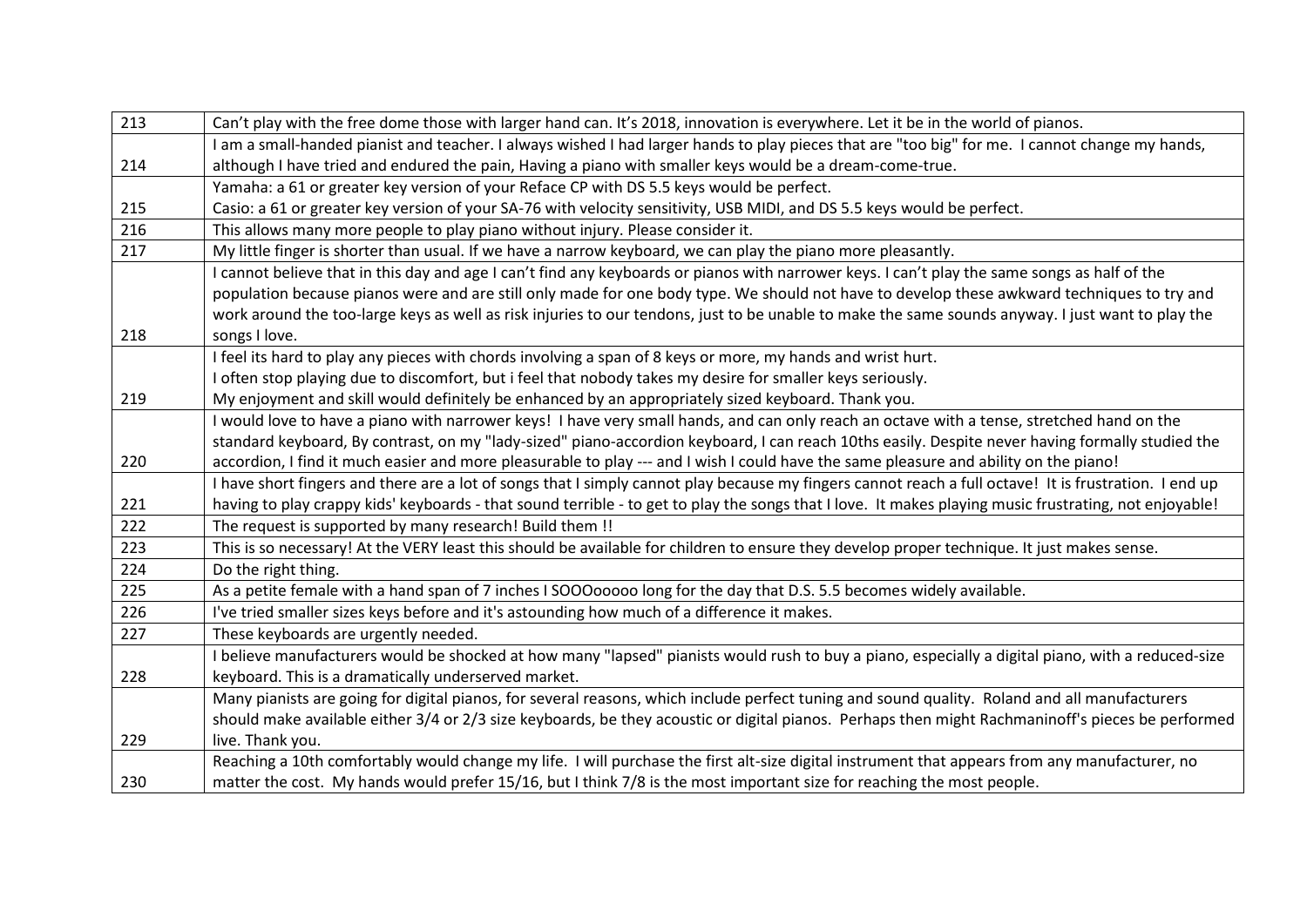|     | A narrower keyboard would be absolutely fantastic!! I for one struggle with stretches in the music, and in some cases cannot play the piano at all        |  |  |  |  |  |  |
|-----|-----------------------------------------------------------------------------------------------------------------------------------------------------------|--|--|--|--|--|--|
| 231 | due to the pain factor. I also have many students who would benefit from a narrower keyboard!                                                             |  |  |  |  |  |  |
|     | A organized effort to bring more players to appropriately sized instruments will result in more interest in keyboard instruments as well as also          |  |  |  |  |  |  |
|     | increase sales for manufacturers. How wonderful would it be to have students and players have the appropriately sized keyboard instruments used           |  |  |  |  |  |  |
|     | during their training and physical growth that benefit from using proper technique and musicality? String instrument students have access to 1/4,         |  |  |  |  |  |  |
|     | 1/2, 3/4, and full size instruments that support their growth, why not keyboardists? It just makes sense that electronic instrument makers as well        |  |  |  |  |  |  |
|     | as acoustic instrument makers increase their sales by providing a path of development for professionals and hobbyists alike by providing stepping         |  |  |  |  |  |  |
|     | stone sizes for keyboards that are professionally made with quality components. Let players, students and teachers have a choice for a sized              |  |  |  |  |  |  |
| 232 | instrument that allows them to fully express themselves musically!                                                                                        |  |  |  |  |  |  |
| 233 | After years of playing with a small hand, I now have arthritis and find playing on my piano painful.                                                      |  |  |  |  |  |  |
| 234 | Smaller keyed keyboard Please!                                                                                                                            |  |  |  |  |  |  |
| 235 | Just started lessons and am very discouraged that I cannot span two C's.                                                                                  |  |  |  |  |  |  |
| 236 | Would like the standard adopted for both acoustic and digital keyboards.                                                                                  |  |  |  |  |  |  |
|     | J'espère que ce projet se concrétisera à travers le monde ! Il est temps de changer les choses. Je veux pouvoir jouer les pièces qui me font rêver,       |  |  |  |  |  |  |
| 237 | sans me dire : "Tu ne pourras jamais. Tu as les mains trop petites.", alors que ce sont les pianos qui sont trop grands.                                  |  |  |  |  |  |  |
| 238 | I hit a wall because my hands are too small. It's really sad to me that I can't play the classical music that I want to.                                  |  |  |  |  |  |  |
|     | I have just below average width male hands, so for me this isn't really a problem, but seriously come on. This would make it so much easier for so        |  |  |  |  |  |  |
| 239 | many people.                                                                                                                                              |  |  |  |  |  |  |
|     | I definitely feel and see that this is a problem. As a pianist with relatively small hands, I feel that a slimmer keyboard would be perfect for me. I can |  |  |  |  |  |  |
| 240 | comfortably hit a 9th and I feel that composers like Rach and Liszt require much more than I can handle.                                                  |  |  |  |  |  |  |
|     | I have taught piano students who would have really benefited from a smaller key width (on a real piano). A colleague of mine has rather small             |  |  |  |  |  |  |
|     | hands and always had to choose repertoire which was reasonably within her 'grasp'. Gloves are made in many sizes to suit smaller hands. Pianos            |  |  |  |  |  |  |
| 241 | should similarly be available to suit smaller hands.                                                                                                      |  |  |  |  |  |  |
| 242 | i have a small hands with an extremely short pinky, injured it so many times since childhood. narrower keys gonna cure my complex.                        |  |  |  |  |  |  |
|     | My recent experience with alternatively sized keyboards has been a revelation. I have never been so liberated on the piano. The concept of                |  |  |  |  |  |  |
|     | narrower key widths to suit a pianist's morphology is genius. My skeptical wife, who has larger hands than me, now demands such a keyboard for            |  |  |  |  |  |  |
| 243 | our own use!                                                                                                                                              |  |  |  |  |  |  |
|     | I gave up auditioning to a top university because I injured both thumb joints due to poor training and small hands. I long to play again, but the pain    |  |  |  |  |  |  |
|     | and frustration hold me back. I can't afford to buy a special custom-made keyboard now that both my kids are in college. I gave up on that dream,         |  |  |  |  |  |  |
| 244 | but no one else should!!!                                                                                                                                 |  |  |  |  |  |  |
| 245 | There is no question that these smaller sized keyboards are a no brainer!                                                                                 |  |  |  |  |  |  |
| 246 | A great piano with keys that fit my smaller female hands would be so much more fun.                                                                       |  |  |  |  |  |  |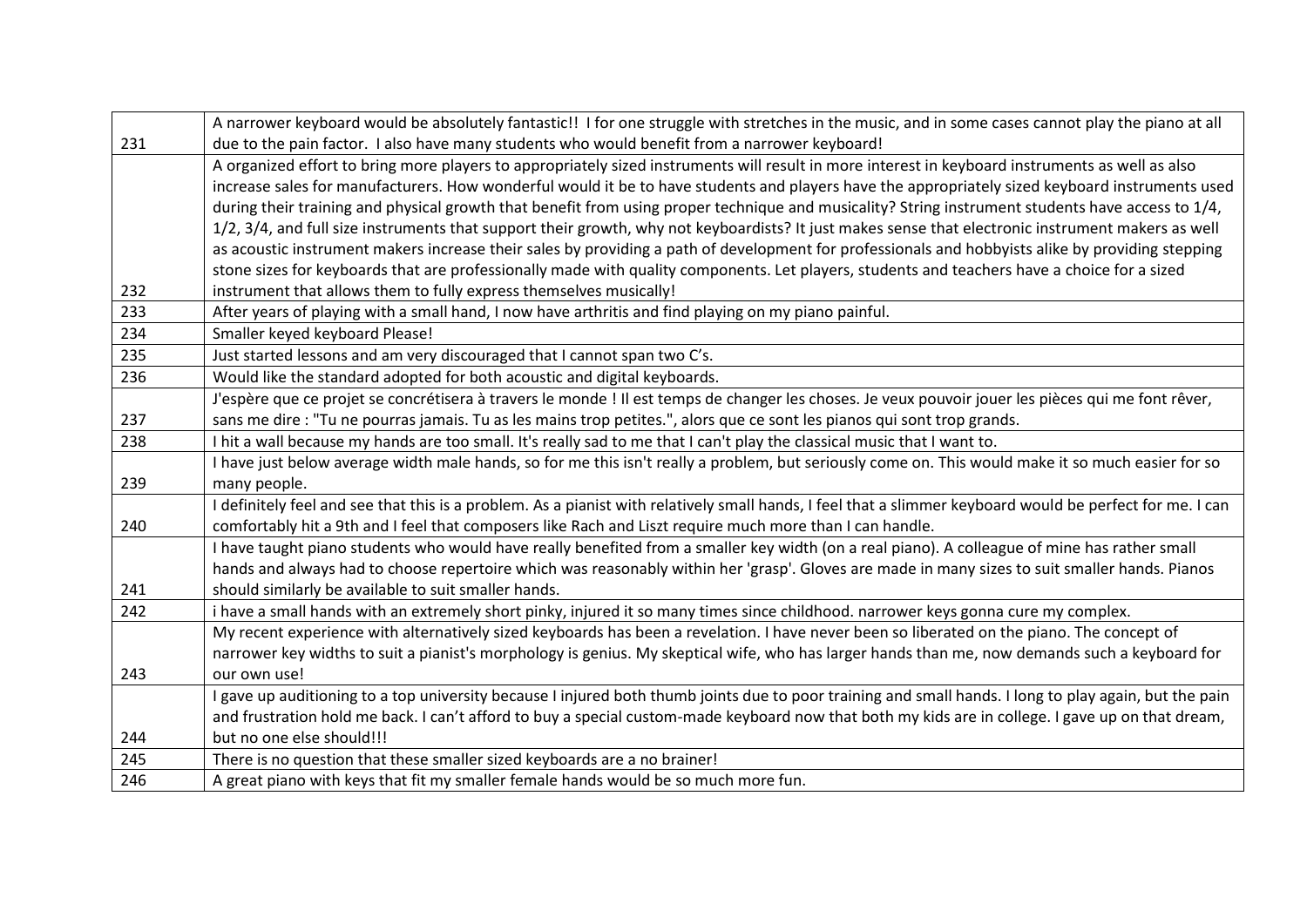|                                                  | My adult hands have a reach span of less than 7 1/2 inch. I would like to learn on a reduced size keyboard that fits my hands. I don't have the      |  |  |  |  |  |
|--------------------------------------------------|------------------------------------------------------------------------------------------------------------------------------------------------------|--|--|--|--|--|
|                                                  | money to invest in a custom made piano, and I have no dreams of recitals, just to play at home and enjoy the instrument, so I would really enjoy     |  |  |  |  |  |
| 247                                              | more affordable options for those of us with small hands.                                                                                            |  |  |  |  |  |
| 248                                              | Digital pianos should be easy to make in a 5.5 standard. We should all have more options.                                                            |  |  |  |  |  |
|                                                  | I teach piano to children who are primarily ages 4 - 10. There are smaller versions of violins and guitars and other instruments. Why not pianos and |  |  |  |  |  |
| 249                                              | keyboards? I would replace my 6 digital pianos for smaller keyboard versions in a heartbeat.                                                         |  |  |  |  |  |
| 250                                              | We have the science, the statistics and the people ready to buy we just need piano manufacturers to come to the party!!                              |  |  |  |  |  |
|                                                  | I feel discriminated against by the dominance of the mainstream 6.5 keyboard size. I always thought it was my inability that kept me from playing    |  |  |  |  |  |
|                                                  | much of the classical repertoire - now I see that I was disadvantaged, and didn't need to be. The 6.0 and 5.5 inch keyboards need to be widely       |  |  |  |  |  |
| 252                                              | available and accepted by the industry.                                                                                                              |  |  |  |  |  |
| 253                                              | I have the 5.5 DS keyboard and it is life changing! I went from not playing piano at all to starting to record my first album!                       |  |  |  |  |  |
|                                                  | I would welcome easy, affordable access to a smaller keyboard! But even then, there is the problem of pubic performance  traveling with my           |  |  |  |  |  |
| 254                                              | own piano is not really an option.                                                                                                                   |  |  |  |  |  |
| 255                                              | A piano made to scale will benefit so many people. Beginners who are small children will definitely find it useful.                                  |  |  |  |  |  |
|                                                  | Making alternatively sized keyboards more available would significantly impact my performing and teaching in such a positive way. This is a needed   |  |  |  |  |  |
| 256<br>option for so many pianists and students! |                                                                                                                                                      |  |  |  |  |  |
|                                                  | I'm looking for a digital piano or keyboard with 88 very small keys. If the keyboard is not portable, then one may only play it where the wooden     |  |  |  |  |  |
| 257                                              | piano is.                                                                                                                                            |  |  |  |  |  |
| 158                                              | I need a keyboard controller with a decent action with narrow keys so I may play octaves without tiring my hands.                                    |  |  |  |  |  |
|                                                  | I have tried for years and just cannot do it. I am a stellar flute player and play saxes pretty well the piano is my favorite instrument and still   |  |  |  |  |  |
| 259                                              | cannot grasp it.                                                                                                                                     |  |  |  |  |  |
|                                                  | I injured both of my wrist playing the piano. I am limited by the reach of my hand, putting a lot of stress on my joints and tendon when playing     |  |  |  |  |  |
| 260                                              | octaves and wider chords. A 7/8 keyboard or even smaller would open up repertoire to me which I dream of being able to play.                         |  |  |  |  |  |
| 261                                              | Narrow piano now!!!                                                                                                                                  |  |  |  |  |  |
| 262                                              | Please make DS5.5TM and DS6.0TM models.                                                                                                              |  |  |  |  |  |
|                                                  | As a trained musician (Bachelor of Music, University of Queensland) with my major instrument being piano, I cannot even begin to imagine the         |  |  |  |  |  |
|                                                  | huge impact a narrower keyed piano would have made. Even large octave runs were/are difficult and much of the repertoire is/was outside my           |  |  |  |  |  |
|                                                  | ability due to a much smaller hand size. Not stressing both physically and mentally when playing/performing would have allowed for not only far      |  |  |  |  |  |
| 263                                              | more musical performances but also far enhanced enjoyment on my part.                                                                                |  |  |  |  |  |
| 264                                              | Please stop ignoring pianists (mostly female, I guess) with small hands! As a touring musician, I'd love the lower weight as well.                   |  |  |  |  |  |
| 265                                              | Please, please help female musicians like me get access to pianos we can play without injury.                                                        |  |  |  |  |  |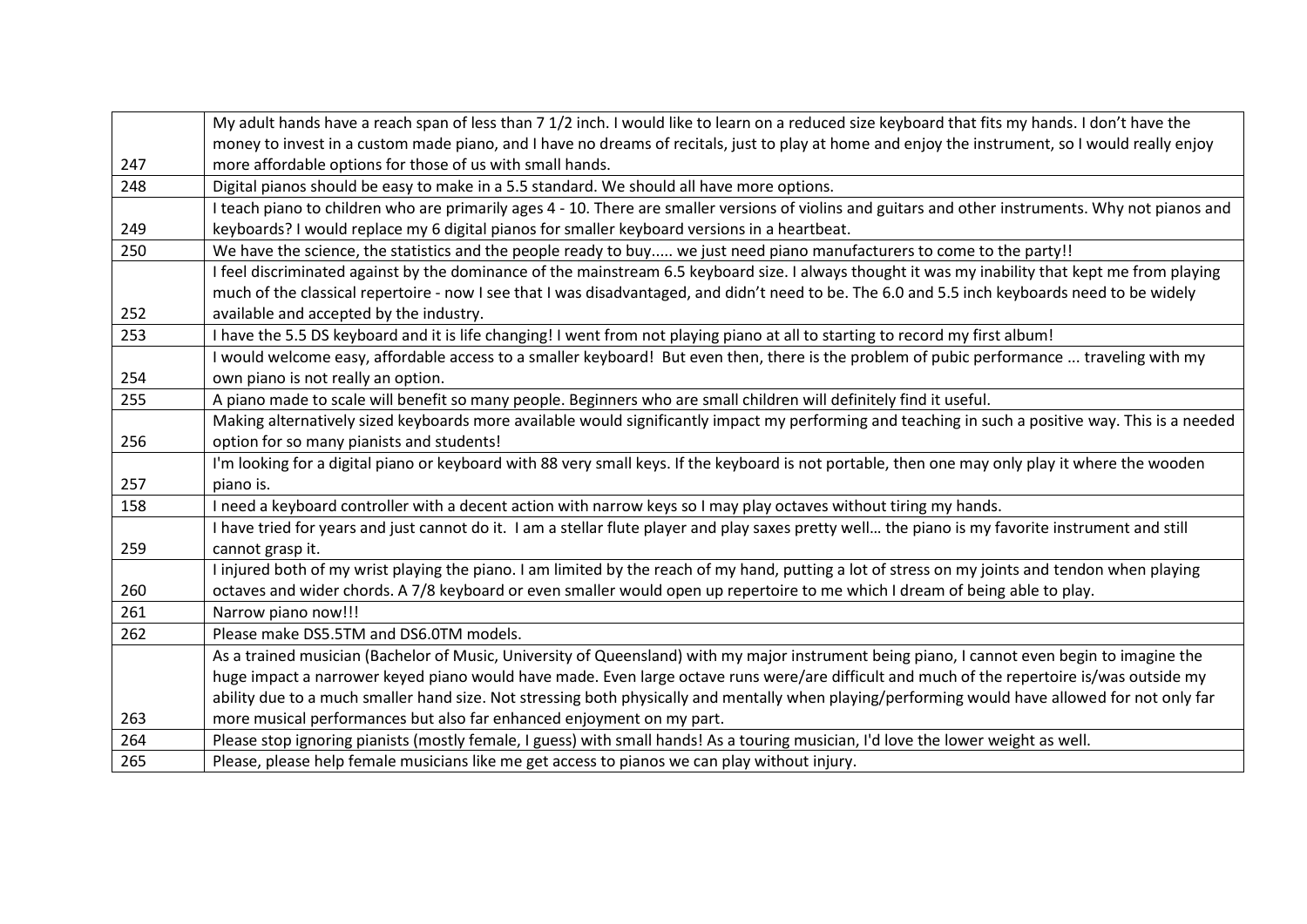|                                                                                                                                          | Just learned about sizing a keyboard to the size of one's hands. Totally agree, great idea, especially if the keyboards could be made switchable on   |  |  |  |  |  |  |
|------------------------------------------------------------------------------------------------------------------------------------------|-------------------------------------------------------------------------------------------------------------------------------------------------------|--|--|--|--|--|--|
| 266                                                                                                                                      | digital keyboards.                                                                                                                                    |  |  |  |  |  |  |
|                                                                                                                                          | Can only bring about more students who want to play and encourage their success. The production and sale of more pianos. The greater interest in      |  |  |  |  |  |  |
| 267                                                                                                                                      | piano music and a reinvigorated desire for pianos in schools and at home!                                                                             |  |  |  |  |  |  |
| 268                                                                                                                                      | I hope that fat pig Liszt might be rolling in his grave reading this. #equalityforall                                                                 |  |  |  |  |  |  |
| 269                                                                                                                                      | Would help so many people. Do it.                                                                                                                     |  |  |  |  |  |  |
|                                                                                                                                          | Tired of male pianists with giant hands insisting that small hands can play the piano just fine because many people have "overcome" the issue by      |  |  |  |  |  |  |
|                                                                                                                                          | suffering with pain or simply dropping notes. This is not a solution and there is no reason there shouldn't be variation of piano key sizes to        |  |  |  |  |  |  |
|                                                                                                                                          | accommodate the hand size of the player.                                                                                                              |  |  |  |  |  |  |
| 270                                                                                                                                      | I hope this happens, becomes the norm in keyboard and piano buying, and becomes available in the Philippines.                                         |  |  |  |  |  |  |
| 271                                                                                                                                      | Most Asians in particular have small hands and would greatly benefit in having a piano keyboard of just the right size. Please hear us! Thanks!       |  |  |  |  |  |  |
| 272                                                                                                                                      | Unparalleled opportunity to play on these instruments!                                                                                                |  |  |  |  |  |  |
| 273                                                                                                                                      | Do pianistic justice for small handed people! It is just the right thing to do!                                                                       |  |  |  |  |  |  |
| Introduction to reduced size keyboard has been a breakthrough discovery; I hope this petition enables them to become more widespread and |                                                                                                                                                       |  |  |  |  |  |  |
| 274                                                                                                                                      | utilized by more people in need of them.                                                                                                              |  |  |  |  |  |  |
| 275                                                                                                                                      | Please offer pianists the option of the DS 6.0 and DS 5.5. Thanks !!                                                                                  |  |  |  |  |  |  |
| 276                                                                                                                                      | DS6.0 would allow me to play jazz 10ths with less pain on the 9ths! Please do this for digital pianos too. Portability is important.                  |  |  |  |  |  |  |
| 277                                                                                                                                      | It would be a good idea to create a 9/10 size piano.                                                                                                  |  |  |  |  |  |  |
| 278                                                                                                                                      | This benefits everyone. Pianos become more accessible which would lend to more pianos being sold overall. It's a win-win for everyone involved.       |  |  |  |  |  |  |
| 279                                                                                                                                      | This would transform the learning experience for many of my students.                                                                                 |  |  |  |  |  |  |
|                                                                                                                                          | Any person who depends on an instrument / instruments for their livelihood, whether it be for music, sport, science, medicine, or any other           |  |  |  |  |  |  |
|                                                                                                                                          | profession, should have options for instrument customization. It's a strange historical anomaly that the piano keyboard is codified to a larger-than- |  |  |  |  |  |  |
| 280                                                                                                                                      | average hand size.                                                                                                                                    |  |  |  |  |  |  |
|                                                                                                                                          | As a beginner learning on a large piano is really off-putting and discouraging because struggling way more than others for worse results is           |  |  |  |  |  |  |
| 281                                                                                                                                      | extremely discouraging. I really feel that more people would start piano or not abandon early by using a size that is enjoyable to play.              |  |  |  |  |  |  |
| 282                                                                                                                                      | Please, we need smaller keyboard options available to more people.                                                                                    |  |  |  |  |  |  |
|                                                                                                                                          | I am a "senior" but have an 11 yr old grand-daughter learning piano. How good it would be for her to be able to continue with her music, as           |  |  |  |  |  |  |
| 283                                                                                                                                      | opposed to giving up because she found it too difficult???                                                                                            |  |  |  |  |  |  |
| 284                                                                                                                                      | We need this so as to develop the wonderful talent that lies within these smaller fingers.                                                            |  |  |  |  |  |  |
| 285                                                                                                                                      | Please!!                                                                                                                                              |  |  |  |  |  |  |
|                                                                                                                                          | A smaller width keyboard would prevent pain and strain for many with small hands and allow the player to continue performing or teaching to           |  |  |  |  |  |  |
| 286                                                                                                                                      | share the joy of music!                                                                                                                               |  |  |  |  |  |  |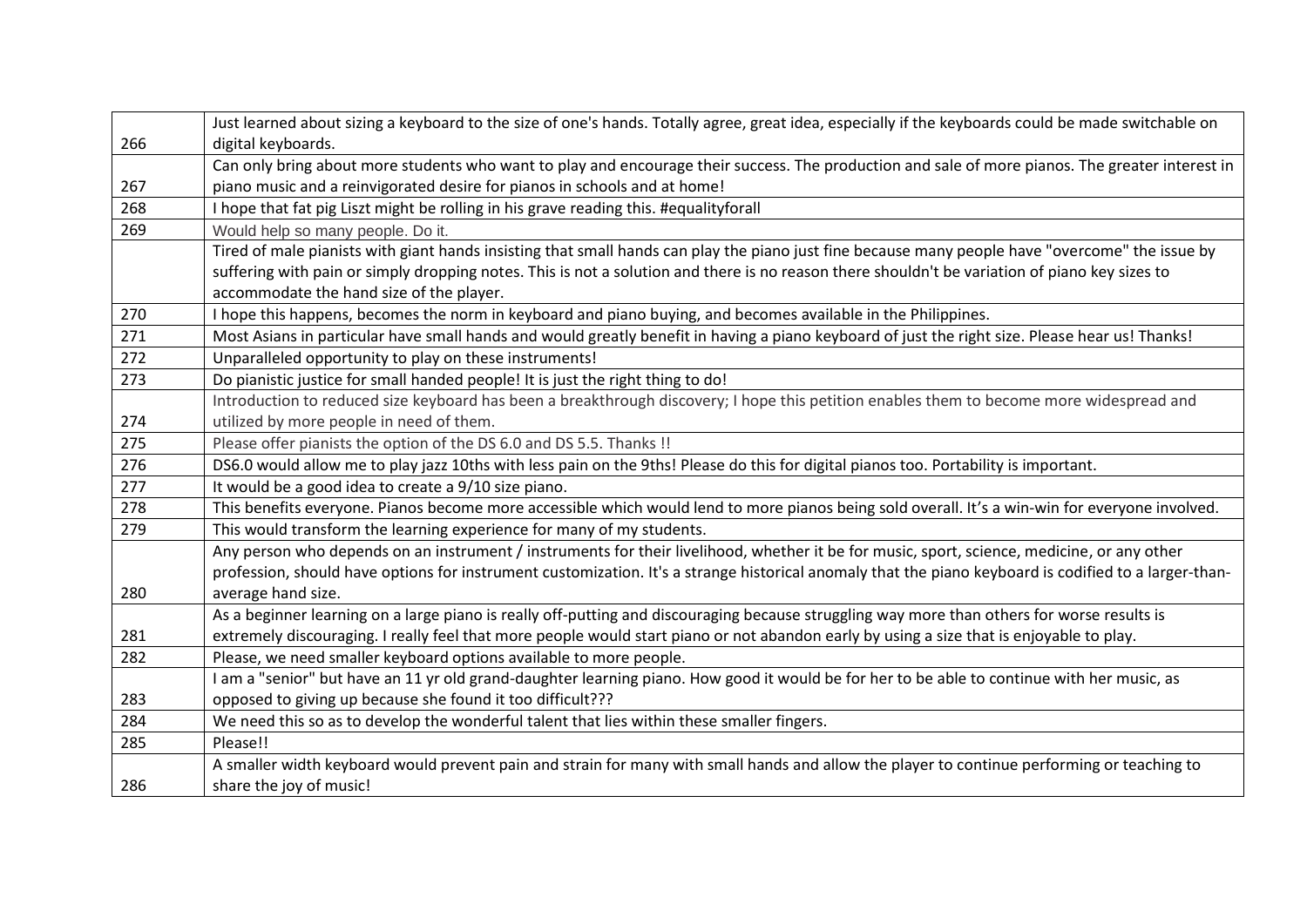| 287 | I have tried one and as I have arthritis it was much easier to play, especially the octaves.                                                                                                              |  |  |  |  |  |  |
|-----|-----------------------------------------------------------------------------------------------------------------------------------------------------------------------------------------------------------|--|--|--|--|--|--|
| 288 | KEYBOARDS TO ACCOMMODATE DIFFERENT SIZED HANDS MAKE MUSIC PLAYING AND INTERPRETATION ACCESSIBLE TO ALL. EG. MUCH OF LIZST IMPOSSIBLE FOR<br>SMALLER HANDS TO PLAY ON A NORMAL ONE SIZE FITS ALL KEYBOARD. |  |  |  |  |  |  |
| 289 | We need these small sized pianos for the smaller hands that we are trying to teach.                                                                                                                       |  |  |  |  |  |  |
| 290 | Decades of frustration with repertoire restricted by full size piano keyboards.                                                                                                                           |  |  |  |  |  |  |
|     | As an average consumer. I have no aspiration for concerts, performing anywhere outside my home. I only wish for comfort. Reaching past a ninth is                                                         |  |  |  |  |  |  |
|     | impossible for me. Half of your consumer base runs a higher risk of injury due to physical limitations alone. I think digital pianos are an amazing                                                       |  |  |  |  |  |  |
| 291 | technology, allowing key size to exist independent of sound. Give people a choice.                                                                                                                        |  |  |  |  |  |  |
| 292 | It's necessary!                                                                                                                                                                                           |  |  |  |  |  |  |
| 293 | I'd like to see narrower keys available for digital as well as acoustic pianos.                                                                                                                           |  |  |  |  |  |  |
| 294 | Having a keyboard that fit my hands would change everything for me and give me greater access to literature that I love!                                                                                  |  |  |  |  |  |  |
|     | Sorry, I'm not english, I don't understand what target means, but I'm over 18 and I wanted to say that I don't wanna put my real name, so I putted                                                        |  |  |  |  |  |  |
| 295 | another. Thanks, also, where can I buy a piano for my size?                                                                                                                                               |  |  |  |  |  |  |
| 296 | I have had multiple hand injuries after practicing for 1000's of hours on standard keyboards. I'd love to play pain-free!                                                                                 |  |  |  |  |  |  |
|     | The "regular Piano" key size is standardized on the average white europeen male's hand size. Therefore many professionally trained pianist with                                                           |  |  |  |  |  |  |
|     | small hands (mainly women ) suffer from hand injuries and tension! A smaller key size would NOT EVEN affect the sound of the instrument -                                                                 |  |  |  |  |  |  |
|     | compared to other instruments that are available in different sizes. Instead a lot of tips how to overstretch you fingers and leave out notes in a                                                        |  |  |  |  |  |  |
|     | composition. This is ridiculous! And discriminating. At least female professional pianist shouldn't be so obedient anymore. There should be a                                                             |  |  |  |  |  |  |
| 297 | tsunami going on, honestly!                                                                                                                                                                               |  |  |  |  |  |  |
| 298 | Please make this mainstream! We need this.                                                                                                                                                                |  |  |  |  |  |  |
| 299 | Please make this happen!!!                                                                                                                                                                                |  |  |  |  |  |  |
| 300 | I definitely want to have DS5.5 (both acoustic and electric) pianos.                                                                                                                                      |  |  |  |  |  |  |
|     | It would be life-changing to be able to play on a piano with smaller sized keys to accommodate my smaller hands. I prefer digital/electronic                                                              |  |  |  |  |  |  |
| 301 | keyboards. Please consider manufacturing these!                                                                                                                                                           |  |  |  |  |  |  |
|     | As soon as digital keyboards come in this size, much more people will be interested in playing and buying. They will realize quickly that they want                                                       |  |  |  |  |  |  |
| 302 | this product.                                                                                                                                                                                             |  |  |  |  |  |  |
|     | I am a man with smaller hands than average, DS 5.5 for digital / midi keyboards would be truly amazing. Especially with semi-weighted or full-                                                            |  |  |  |  |  |  |
| 303 | weighted action!                                                                                                                                                                                          |  |  |  |  |  |  |
|     | I'm a guitar player who wants to learn piano/keyboard. My hands are small. If a small size keyboard was available for electric keyboards, I would                                                         |  |  |  |  |  |  |
| 304 | buy one today.                                                                                                                                                                                            |  |  |  |  |  |  |
|     | I'm a guitar player who wants to learn piano/keyboard. My hands are small. If a small size keyboard was available for electric keyboards, I would                                                         |  |  |  |  |  |  |
| 305 | buy one today.                                                                                                                                                                                            |  |  |  |  |  |  |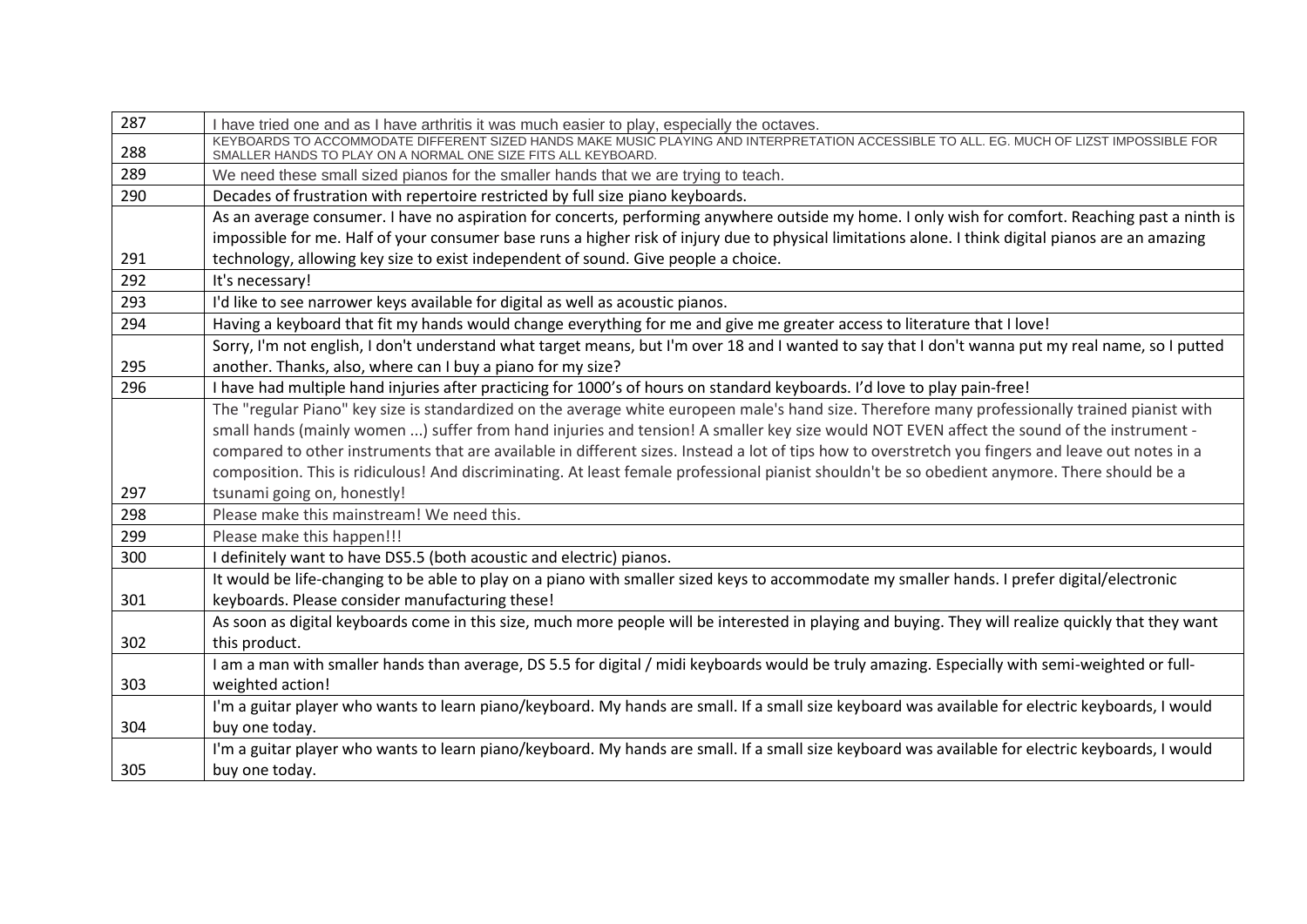|     | I'm a guitar player who wants to learn piano/keyboard. My hands are small. If a small size keyboard was available for electric keyboards, I would      |  |  |  |  |  |
|-----|--------------------------------------------------------------------------------------------------------------------------------------------------------|--|--|--|--|--|
| 306 | buy one today.                                                                                                                                         |  |  |  |  |  |
| 307 | One size does not fit all! There are so many pieces that are a struggle to play, or I have to adapt in order to perform.                               |  |  |  |  |  |
|     | My mother wouldn't let me take lessons as a child, because my hands were too small with short fingers. She said that I would never be able to span     |  |  |  |  |  |
| 308 | the keys.                                                                                                                                              |  |  |  |  |  |
|     | I'm a professional pianist and I've always had problems reaching even an octave. With a smaller keyboard I believe I could finally play comfortably    |  |  |  |  |  |
| 309 | large tremolos, chords and octaves.                                                                                                                    |  |  |  |  |  |
|     | I am a 5'11" adult male with only an octave span of my fingers. I cannot comfortably play 9ths and cannot play a 10th at all. Personally, I would      |  |  |  |  |  |
|     | especially desire MIDI keyboard controllers in a range of keyboard widths (DS 5.5 for me) as I do not have a conventional grand or upright piano,      |  |  |  |  |  |
| 310 | only an electronic piano and various synths and MIDI keyboard controllers.                                                                             |  |  |  |  |  |
| 311 | It would be great if pianos with narrower keys better suited for small hands (children, women etc) would be widely available.                          |  |  |  |  |  |
|     | I once played on a 7/8 size keyboard and it was a revelation! The advanced repertoire that I had spent countless hours trying (and sometimes           |  |  |  |  |  |
|     | failing) to perfect at university was actually easy I thought they were just difficult pieces, but no. I had to play in such a tense position while    |  |  |  |  |  |
|     | preparing for my senior recital that my forearms felt like they were burning. I'm lucky that I didn't come away with an injury! Finally it made sense  |  |  |  |  |  |
|     | to me how there could be only one man in my professor's studio, but yet most concert pianists are men. It's just easier for them to play! It's time to |  |  |  |  |  |
| 312 | level the playing field.                                                                                                                               |  |  |  |  |  |
| 313 | I wish it will come true!                                                                                                                              |  |  |  |  |  |
|     | I think digital pianos are an amazing technology. But please do it for Both digital and acoustic! Give People A Choice. I Cannot Comfortably Play A    |  |  |  |  |  |
|     | 9th. (I can actually play a 9th  but it is Not Comfortable. I have to stretch. And then I will experience ache and discomfort afterwards. I am         |  |  |  |  |  |
|     | really worried about running the risk of injury.) It would help so many people. Please Do it. Please Hear Us! Thanks! IF string players violin,        |  |  |  |  |  |
|     | cello, can have smaller instruments, why can't pianists? (Check Out This Video From An Injured Pianist With Small Hands ->                             |  |  |  |  |  |
|     | https://www.youtube.com/watch?v=Jn9-c8n0Q3s) (Check out this video too !! Interview with David Steinbuhler, Developer of Smaller Piano                 |  |  |  |  |  |
| 314 | Keyboards -> https://m.youtube.com/watch?v=YGwGBozPJFg)                                                                                                |  |  |  |  |  |
|     | I'm tired of not being able to play my favorite piece of classical music (Chopin's Prelude in C Minor) because my hands are so tiny; for heaven's      |  |  |  |  |  |
| 315 | sake, give us smaller keys!                                                                                                                            |  |  |  |  |  |
|     | I have a small hand (7.8 inches, or 20cm) and cannot reach 9th comfortably, and even 8th on white keys if played fast. Difficulties I had while        |  |  |  |  |  |
| 316 | playing pieces with many octaves would have disappeared immediately if I had DS5.5 keyboard.                                                           |  |  |  |  |  |
|     | Please Yamaha et al. Make a reduced size keyboard. Even an electric would be invaluable for the next generation of pianists. It would allow women      |  |  |  |  |  |
| 317 | and smaller hands to play anything!                                                                                                                    |  |  |  |  |  |
| 318 | To fit a Fazioli seven foot grand piano for my hands which are in the smallest category.                                                               |  |  |  |  |  |
|     | I would be so much better at piano if I had keys that were fitted to my small hands! So often I stop playing when my wrist or hands get sore. Please   |  |  |  |  |  |
| 319 | make this happen! It's 2020, it's time for equity!                                                                                                     |  |  |  |  |  |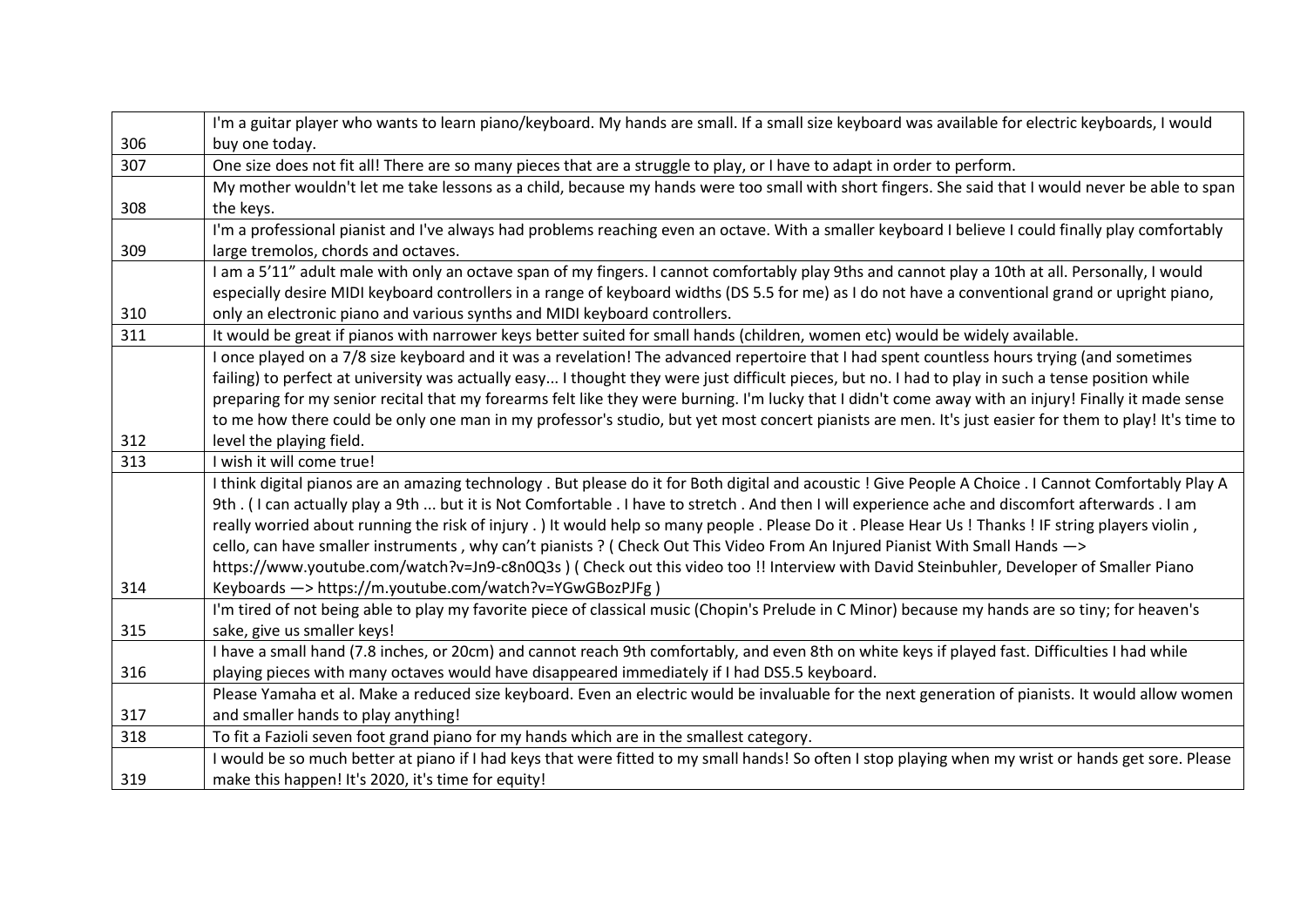|     | There are different sizes for guitars, violins, cellos We are a progressive society and it's time that we started accommodating people of all hand                                                                                                                                                                                      |  |  |  |  |  |
|-----|-----------------------------------------------------------------------------------------------------------------------------------------------------------------------------------------------------------------------------------------------------------------------------------------------------------------------------------------|--|--|--|--|--|
| 320 | sizes. There are just too many people with smaller hands that face this limitation.                                                                                                                                                                                                                                                     |  |  |  |  |  |
| 321 | Please consider manufacturing smaller keyboards for those such as myself with smaller hands. Thank you.                                                                                                                                                                                                                                 |  |  |  |  |  |
| 322 | Please make it smaller!                                                                                                                                                                                                                                                                                                                 |  |  |  |  |  |
| 323 | Have small hands. Would love to learn piano.                                                                                                                                                                                                                                                                                            |  |  |  |  |  |
| 324 | I have small hands, and I have spent my whole life feeling frustrated that my hands and the keys don't fit.                                                                                                                                                                                                                             |  |  |  |  |  |
| 325 | Keyboards in narrower sizes are much needed. Please!                                                                                                                                                                                                                                                                                    |  |  |  |  |  |
|     | No one should have to give up their dreams. Please make pianos to accommodate all musicians! I simply can't continue playing the pieces I want                                                                                                                                                                                          |  |  |  |  |  |
| 326 | because the stretch is too painful.                                                                                                                                                                                                                                                                                                     |  |  |  |  |  |
|     | No one should have to give up their dreams. Please make pianos to accommodate all musicians! I simply can't continue playing the pieces I want                                                                                                                                                                                          |  |  |  |  |  |
| 327 | because the stretch is too painful.                                                                                                                                                                                                                                                                                                     |  |  |  |  |  |
|     | As a piano student with very small hands I think is unfair to be limited by the anatomy of my body. I think is logic to make that limitation disappears                                                                                                                                                                                 |  |  |  |  |  |
| 328 | if you have the option.                                                                                                                                                                                                                                                                                                                 |  |  |  |  |  |
|     | I can just about play an octave on a standard size keyboard. It blows my mind that there are people who can play 9ths and 10ths, and I want to join                                                                                                                                                                                     |  |  |  |  |  |
| 329 | that club! Unfortunately growth serums for the hands are not an option, so it'll have to be narrower keys.                                                                                                                                                                                                                              |  |  |  |  |  |
| 330 | I have small hands and would greatly benefit from a keyboard with a 5.5 inch octave span. Would appreciate any help in locating such instruments. Thanks.                                                                                                                                                                               |  |  |  |  |  |
| 331 | As we all age, our small hands and tendons will tolerate less being pounded while stretched to the max. There will be a market for all of the small-handed pianists<br>who do not want to give up playing Chopin/Liszt etc. due to age.                                                                                                 |  |  |  |  |  |
|     | Dear piano manufactures, I am a female adult who has a really small hands so that I barely can play an octave. I lose my interest in piano when I was young because                                                                                                                                                                     |  |  |  |  |  |
|     | people always tell me that I don't have the inborn talent of playing piano because of my small hands. I also found myself harder to play the music that are easy for my                                                                                                                                                                 |  |  |  |  |  |
|     | male friends. That really disappointed me and convinced me that I don't have the intrinsic talent of piano. I really wish you can re-standardize the key size standards<br>in the commercial industry and produce the DS6.0, DS5.5, and DS5.1 (for kids) keyboards, especially the digital keyboards, so small-hands people like us can |  |  |  |  |  |
|     | achieve of our dreams of piano more easily too. I really appreciate! If there will be a digital DS5.5 keyboard or piano coming out, I will get it ASAP without any doubts!                                                                                                                                                              |  |  |  |  |  |
| 332 | Thank you very much! Sincerely, Your customer.                                                                                                                                                                                                                                                                                          |  |  |  |  |  |
| 333 | Need piano keyboards that fit our hands.                                                                                                                                                                                                                                                                                                |  |  |  |  |  |
| 334 | It would be wonderful to play music without pain and injuries.                                                                                                                                                                                                                                                                          |  |  |  |  |  |
| 335 | I support the need to have on the market keyboard with smaller pitch. Easier to learn for small hands. Need to remove many roadblocks and                                                                                                                                                                                               |  |  |  |  |  |
|     | discomfort in learning to enable more piano players for the future.<br>All for a more suitable instrument. If piano could be available in an more suitable for a majority smaller form which can reduce injuries from occurring and expanding                                                                                           |  |  |  |  |  |
| 336 | the enjoyability of the instrument for more variety of people, why would one be against it?                                                                                                                                                                                                                                             |  |  |  |  |  |
|     | A recent study revealed that the current standard key size is too large for 78% of the population, needlessly exposing a majority of piano players to discomfort and                                                                                                                                                                    |  |  |  |  |  |
| 337 | injury. Discomfort and injury cause many people to quit playing the piano. Offering pianos with smaller keyboards would cause many more people to keep playing - a<br>win-win scenario for both piano players and manufacturers.                                                                                                        |  |  |  |  |  |
| 338 | I would like to sign this petition for building pianos with narrow keys.                                                                                                                                                                                                                                                                |  |  |  |  |  |
|     | I have always wanted to have a smaller piano or keyboard to play. I'm not a concert pianist or anything but I like to play for my own enjoyment and I do not see why I                                                                                                                                                                  |  |  |  |  |  |
|     | should risk injury when I'm not entering in any competitions. I have a career where I have to use my hands a lot so I cannot risk injuring my handsthus I seldom                                                                                                                                                                        |  |  |  |  |  |
| 339 | play anymore. Also, I would like for my children to be able to play on something that is suitable for them until they grow into perhaps a larger keyboard size. I don't                                                                                                                                                                 |  |  |  |  |  |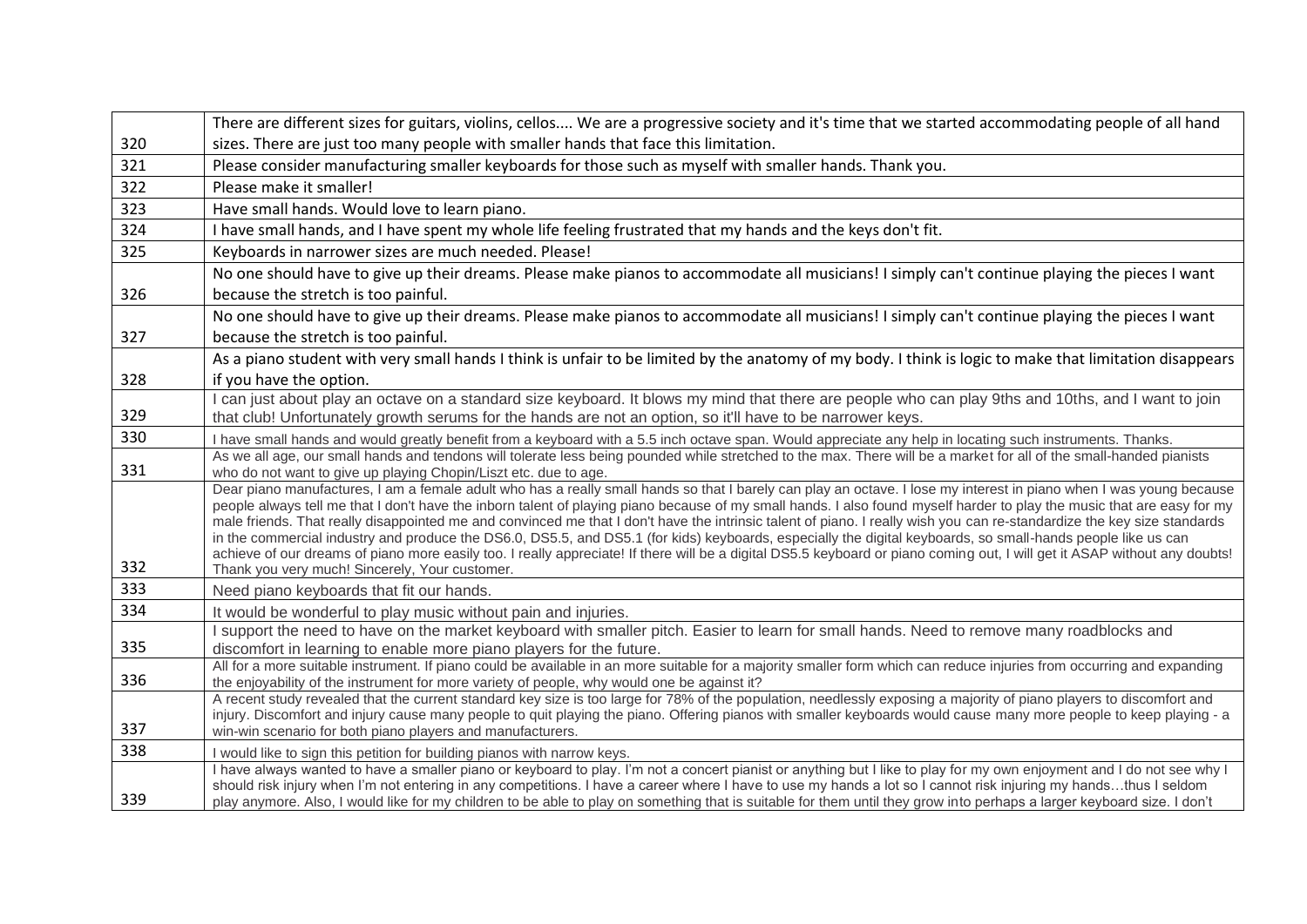|     | think it makes much sense for them to play on a large keyboard when they could benefit on playing something their size. It's kind of ridiculous that this hasn't been<br>done yet and it seems discriminatory. Make different size keyboards. It seems like it would boost your sales as people would probably need up buying at least two<br>pianos or keyboards if they have kids. For example I would start mine on a ds5.5 and if they needed to upgrade then I'd purchase the standard one later for them.<br>You guys are really dropping the ball here. Hopefully someone will make this happen soon.                                                                                                                                                                                                                                                                                                                                                                                                                                                                                                                                                                                                                                                                                                                                                                                                                                                                                                                                                                                                                                                                                                                                                                                                                                                                                                                                                                                                                                                                                                                                                                                                                                                                                                                                                                                                                                                                                                                                                                                                                                                                                                                                                                                                                                                                                                              |  |  |  |  |
|-----|---------------------------------------------------------------------------------------------------------------------------------------------------------------------------------------------------------------------------------------------------------------------------------------------------------------------------------------------------------------------------------------------------------------------------------------------------------------------------------------------------------------------------------------------------------------------------------------------------------------------------------------------------------------------------------------------------------------------------------------------------------------------------------------------------------------------------------------------------------------------------------------------------------------------------------------------------------------------------------------------------------------------------------------------------------------------------------------------------------------------------------------------------------------------------------------------------------------------------------------------------------------------------------------------------------------------------------------------------------------------------------------------------------------------------------------------------------------------------------------------------------------------------------------------------------------------------------------------------------------------------------------------------------------------------------------------------------------------------------------------------------------------------------------------------------------------------------------------------------------------------------------------------------------------------------------------------------------------------------------------------------------------------------------------------------------------------------------------------------------------------------------------------------------------------------------------------------------------------------------------------------------------------------------------------------------------------------------------------------------------------------------------------------------------------------------------------------------------------------------------------------------------------------------------------------------------------------------------------------------------------------------------------------------------------------------------------------------------------------------------------------------------------------------------------------------------------------------------------------------------------------------------------------------------------|--|--|--|--|
| 340 | Please make this available before I grow old and die.                                                                                                                                                                                                                                                                                                                                                                                                                                                                                                                                                                                                                                                                                                                                                                                                                                                                                                                                                                                                                                                                                                                                                                                                                                                                                                                                                                                                                                                                                                                                                                                                                                                                                                                                                                                                                                                                                                                                                                                                                                                                                                                                                                                                                                                                                                                                                                                                                                                                                                                                                                                                                                                                                                                                                                                                                                                                     |  |  |  |  |
| 341 | can barely reach a 9th but I am desperate to play Liszt and Rachmaninoff.                                                                                                                                                                                                                                                                                                                                                                                                                                                                                                                                                                                                                                                                                                                                                                                                                                                                                                                                                                                                                                                                                                                                                                                                                                                                                                                                                                                                                                                                                                                                                                                                                                                                                                                                                                                                                                                                                                                                                                                                                                                                                                                                                                                                                                                                                                                                                                                                                                                                                                                                                                                                                                                                                                                                                                                                                                                 |  |  |  |  |
| 342 | Why aren't smaller pianos already widely availablle?                                                                                                                                                                                                                                                                                                                                                                                                                                                                                                                                                                                                                                                                                                                                                                                                                                                                                                                                                                                                                                                                                                                                                                                                                                                                                                                                                                                                                                                                                                                                                                                                                                                                                                                                                                                                                                                                                                                                                                                                                                                                                                                                                                                                                                                                                                                                                                                                                                                                                                                                                                                                                                                                                                                                                                                                                                                                      |  |  |  |  |
| 343 | From a business standpoint, it'd seem like the first company to make a smaller-sized keyboard would make a fortune! Im sure in just a number of years so many<br>adults—amateur and professional—who are frustrated with the length of their fingers limiting what they can play will flock to the store to replace their standard pianos.<br>And then how about all the teachers and schools out there that would purchase—in bulk—smaller sized keyboards for teaching children, and all those teachers that<br>would recommend a smaller sized keyboard to the parents of their young students. I'm really thinking of an electric keyboard, but a quality one, in the \$300-600<br>range, but with nicer models costing, \$1000, \$2000, etc. It's incredible actually why there aren't smaller sized electric keyboards. With sound generated digitally, size<br>of the keys and keyboard makes absolutely no difference! Especially when there are guitars of many different sizes by 2021, and *those* can be of variable quality<br>due to the smaller body and different string tension and thus the sound sometimes suffering. And yet they still sell marvelously because people pick it up and love<br>how easy it is to play everything! (I used to work at a big music store). But an electronic keyboard would be easy to manufacture and produce the same quality of<br>sound. And even an acoustic piano seems like it has been figured out by some builders. From a personal standpoint, I have small hands, but also an autoimmune<br>disease that attacks my nerves and causes chronic pain. I'm able to live life, but the difference is I'm about 50x less durable than the average person. Really, this<br>means that I'm extremely sensitive to non-ergonomic movements, or more broadly, actions that cause tension, require strength, etc. I can reach a 9th and even<br>barely a 10th, but I'm so so aware of how almost every movement (chords but even just arpeggios or scales or literally any texture) would be made easier with a<br>smaller-sized keyboard. I have the same size hands as my brother who plays octaves without pain, but with my autoimmune disease, playing octaves flares up my<br>nerves through my whole upper body in a number of minutes. Playing just one white note less (a 7th) feels so incredibly better! I'm currently so limited to the<br>repertoire I can play. Even my brother, who is a 5'10" male like me, struggles to play even moderate Romantic repertoire or even Bach due to his slightly smaller than<br>average male hands. It would be so enabling and so equalizing for people of all sizes to not be limited by their genetics, at least when playing the piano. To the<br>manufacturers, please create alternatively-sized keyboards: for your own wealth, and for the benefit of current and future pianists to experience mental and/or |  |  |  |  |
| 344 | physical suffering due to too large of keys.<br>Piano keyboard are too big for almost every women and also for small handed male.                                                                                                                                                                                                                                                                                                                                                                                                                                                                                                                                                                                                                                                                                                                                                                                                                                                                                                                                                                                                                                                                                                                                                                                                                                                                                                                                                                                                                                                                                                                                                                                                                                                                                                                                                                                                                                                                                                                                                                                                                                                                                                                                                                                                                                                                                                                                                                                                                                                                                                                                                                                                                                                                                                                                                                                         |  |  |  |  |
| 345 | Most people are locked out of the most beautiful romantic piano rep. because it requires an UNUSUALLY wide span-very unfair especially for women, Asians, etc.<br>with naturally smaller hands.                                                                                                                                                                                                                                                                                                                                                                                                                                                                                                                                                                                                                                                                                                                                                                                                                                                                                                                                                                                                                                                                                                                                                                                                                                                                                                                                                                                                                                                                                                                                                                                                                                                                                                                                                                                                                                                                                                                                                                                                                                                                                                                                                                                                                                                                                                                                                                                                                                                                                                                                                                                                                                                                                                                           |  |  |  |  |
| 346 | I'd give away my kidney for this.                                                                                                                                                                                                                                                                                                                                                                                                                                                                                                                                                                                                                                                                                                                                                                                                                                                                                                                                                                                                                                                                                                                                                                                                                                                                                                                                                                                                                                                                                                                                                                                                                                                                                                                                                                                                                                                                                                                                                                                                                                                                                                                                                                                                                                                                                                                                                                                                                                                                                                                                                                                                                                                                                                                                                                                                                                                                                         |  |  |  |  |
| 347 | Please consider at least making smaller digital keyboards as standard. This would unlock material for children, and lead to less injuries for women such as myself.<br>We have so many options available for other instruments such as the violin, with good reason, and should have the same for pianoforte, at least for the digital<br>models which are less expensive. Thank you.                                                                                                                                                                                                                                                                                                                                                                                                                                                                                                                                                                                                                                                                                                                                                                                                                                                                                                                                                                                                                                                                                                                                                                                                                                                                                                                                                                                                                                                                                                                                                                                                                                                                                                                                                                                                                                                                                                                                                                                                                                                                                                                                                                                                                                                                                                                                                                                                                                                                                                                                     |  |  |  |  |
| 348 | Manufacturers, please make the smaller sized keyboards asap, you will reach a huge market.                                                                                                                                                                                                                                                                                                                                                                                                                                                                                                                                                                                                                                                                                                                                                                                                                                                                                                                                                                                                                                                                                                                                                                                                                                                                                                                                                                                                                                                                                                                                                                                                                                                                                                                                                                                                                                                                                                                                                                                                                                                                                                                                                                                                                                                                                                                                                                                                                                                                                                                                                                                                                                                                                                                                                                                                                                |  |  |  |  |
| 349 | I am a pianist with small hands, I hardly reach an octave and I know people with the same 'problem'. I would like this situation to change, is this petition still open? If<br>so, I would share. If not, I would like you to make another one, because in my country I find the situation difficult to change                                                                                                                                                                                                                                                                                                                                                                                                                                                                                                                                                                                                                                                                                                                                                                                                                                                                                                                                                                                                                                                                                                                                                                                                                                                                                                                                                                                                                                                                                                                                                                                                                                                                                                                                                                                                                                                                                                                                                                                                                                                                                                                                                                                                                                                                                                                                                                                                                                                                                                                                                                                                            |  |  |  |  |
| 350 | Please manufacture pianos and keyboards with narrower keys. There is a HUGE demand for this. Teachers of young children, and most pianists need narrower<br>keys.                                                                                                                                                                                                                                                                                                                                                                                                                                                                                                                                                                                                                                                                                                                                                                                                                                                                                                                                                                                                                                                                                                                                                                                                                                                                                                                                                                                                                                                                                                                                                                                                                                                                                                                                                                                                                                                                                                                                                                                                                                                                                                                                                                                                                                                                                                                                                                                                                                                                                                                                                                                                                                                                                                                                                         |  |  |  |  |
| 351 | People with smaller hands also deserves to play piano. Stop the discrimination. Make pianist as a profession accessible to everyone with talent and hard work. Make<br>alternative keyboards available.                                                                                                                                                                                                                                                                                                                                                                                                                                                                                                                                                                                                                                                                                                                                                                                                                                                                                                                                                                                                                                                                                                                                                                                                                                                                                                                                                                                                                                                                                                                                                                                                                                                                                                                                                                                                                                                                                                                                                                                                                                                                                                                                                                                                                                                                                                                                                                                                                                                                                                                                                                                                                                                                                                                   |  |  |  |  |
| 352 | Pianist and teacher                                                                                                                                                                                                                                                                                                                                                                                                                                                                                                                                                                                                                                                                                                                                                                                                                                                                                                                                                                                                                                                                                                                                                                                                                                                                                                                                                                                                                                                                                                                                                                                                                                                                                                                                                                                                                                                                                                                                                                                                                                                                                                                                                                                                                                                                                                                                                                                                                                                                                                                                                                                                                                                                                                                                                                                                                                                                                                       |  |  |  |  |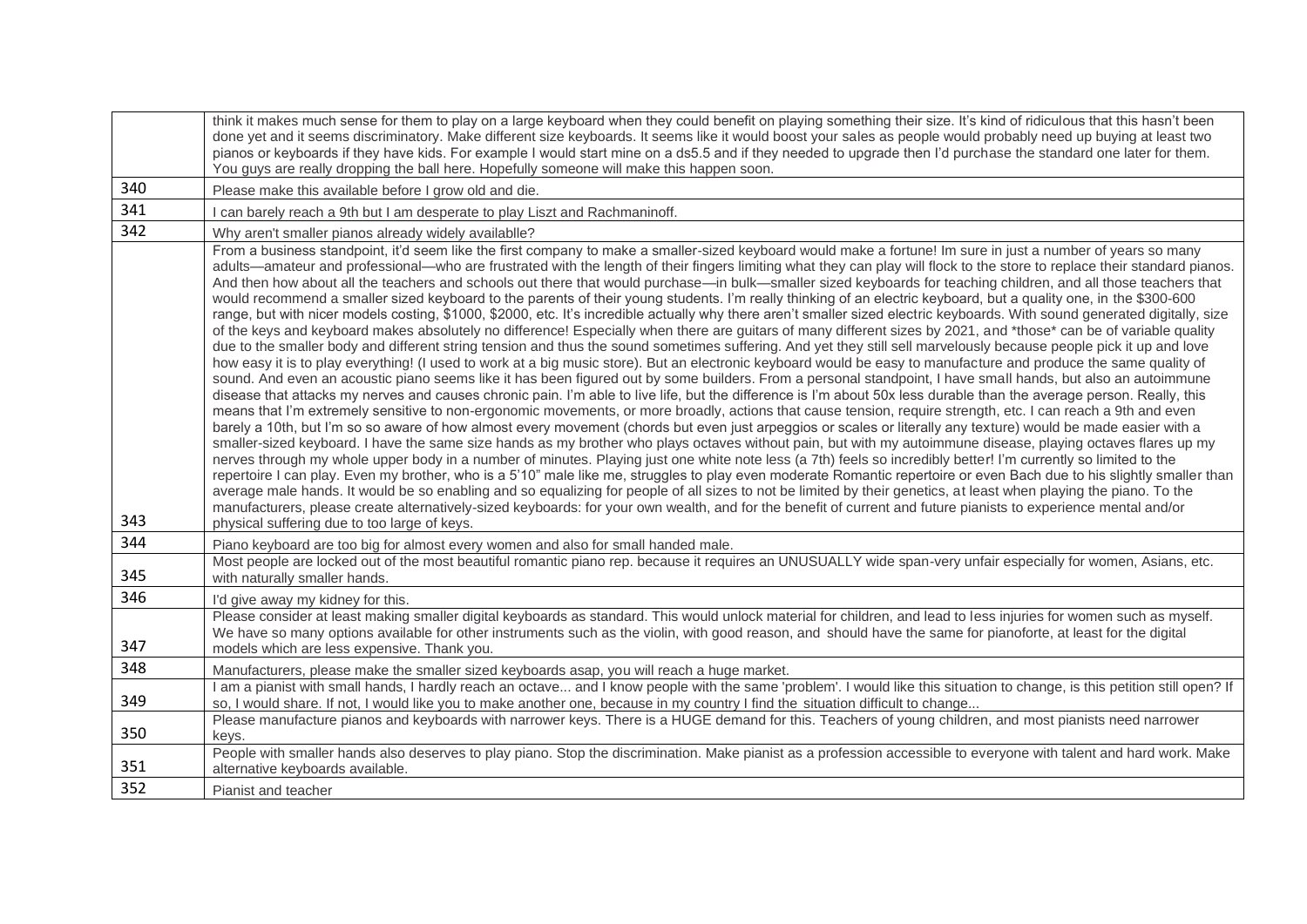| 353 | It would make me so happy to be able all the pieces I love without being prevented from it because of my hand size.                                                                                                                                                                                                           |  |  |  |  |  |
|-----|-------------------------------------------------------------------------------------------------------------------------------------------------------------------------------------------------------------------------------------------------------------------------------------------------------------------------------|--|--|--|--|--|
| 354 | So many other instruments come in different sizes. Pianos should be no different. Whole musical worlds will open up to people that way.                                                                                                                                                                                       |  |  |  |  |  |
|     | I love piano and am continuously pushing myself to learn and practice more. But the pain is becoming insurmountable. I am a woman and I have small hands, and no                                                                                                                                                              |  |  |  |  |  |
| 355 | amount of chord rolling can change that. Do manufacturers just want men to play their pianos? It's hard to believe otherwise. My piano is beginning to break down,<br>and I'm in mourning, because I can't bring myself to spend thousands on an instrument so clearly not intended for me.                                   |  |  |  |  |  |
| 356 | 50% of women over 60 have base-of-thumb arthritis and can't stretch as they used to. There is a market for smaller keys!                                                                                                                                                                                                      |  |  |  |  |  |
|     | An enthusiastic but small-handed amateur pianist, for me playing an octave with ease would be a dream. I need to use headphones and have been looking to                                                                                                                                                                      |  |  |  |  |  |
|     | upgrade to a high quality digital piano as close as possible to an acoustic grand. I'm holding off in the hope of alternative size keyboards being available some time                                                                                                                                                        |  |  |  |  |  |
| 357 | soon. I would pay an extra \$5000 or so like a shot. More than that, I would think a bit, but probably still pay it.                                                                                                                                                                                                          |  |  |  |  |  |
| 358 | I would love a piano with keys that fit my lady fingers, and would enjoy playing so much more! As is often the case in a one-size-fits-all world, the one size is for MEN.                                                                                                                                                    |  |  |  |  |  |
| 359 | I would be instantly in on an 88 key weighted keyboard with midi or midi over usb!                                                                                                                                                                                                                                            |  |  |  |  |  |
| 360 | With electronic pianos, the rest of the instrument (electronics) doesn't need to change! With acoustic pianos, a lot of other parts need to be resized.                                                                                                                                                                       |  |  |  |  |  |
|     | I am not looking to play music professionally but have been having fun learning over the last year. As I start venturing into harder pieces, I am finding myself<br>extremely limited by the size of my hands. My maximum hand span is a generous 7 inches. I can play an octave with my fingers at the absolute edges of the |  |  |  |  |  |
|     | keyboard, painfully spread out. A digital piano with narrower keys would turn many songs from frustrating to fun. How many people stop playing simply because the                                                                                                                                                             |  |  |  |  |  |
|     | keys are too wide? How many people don't even start thinking their hands are too small? The width of the keys has no impact on the sound of the instrument itself,                                                                                                                                                            |  |  |  |  |  |
| 361 | but has a huge impact on the comfort and ability of the player. It's absurd that smaller pianos, especially digital pianos for the non-professional, don't already exist.                                                                                                                                                     |  |  |  |  |  |
| 362 | Please make them exist.                                                                                                                                                                                                                                                                                                       |  |  |  |  |  |
|     |                                                                                                                                                                                                                                                                                                                               |  |  |  |  |  |
|     |                                                                                                                                                                                                                                                                                                                               |  |  |  |  |  |
|     |                                                                                                                                                                                                                                                                                                                               |  |  |  |  |  |
|     |                                                                                                                                                                                                                                                                                                                               |  |  |  |  |  |
|     |                                                                                                                                                                                                                                                                                                                               |  |  |  |  |  |
|     |                                                                                                                                                                                                                                                                                                                               |  |  |  |  |  |
|     |                                                                                                                                                                                                                                                                                                                               |  |  |  |  |  |
|     |                                                                                                                                                                                                                                                                                                                               |  |  |  |  |  |
|     |                                                                                                                                                                                                                                                                                                                               |  |  |  |  |  |
|     |                                                                                                                                                                                                                                                                                                                               |  |  |  |  |  |
|     |                                                                                                                                                                                                                                                                                                                               |  |  |  |  |  |
|     |                                                                                                                                                                                                                                                                                                                               |  |  |  |  |  |
|     |                                                                                                                                                                                                                                                                                                                               |  |  |  |  |  |
|     |                                                                                                                                                                                                                                                                                                                               |  |  |  |  |  |
|     |                                                                                                                                                                                                                                                                                                                               |  |  |  |  |  |
|     |                                                                                                                                                                                                                                                                                                                               |  |  |  |  |  |
|     |                                                                                                                                                                                                                                                                                                                               |  |  |  |  |  |